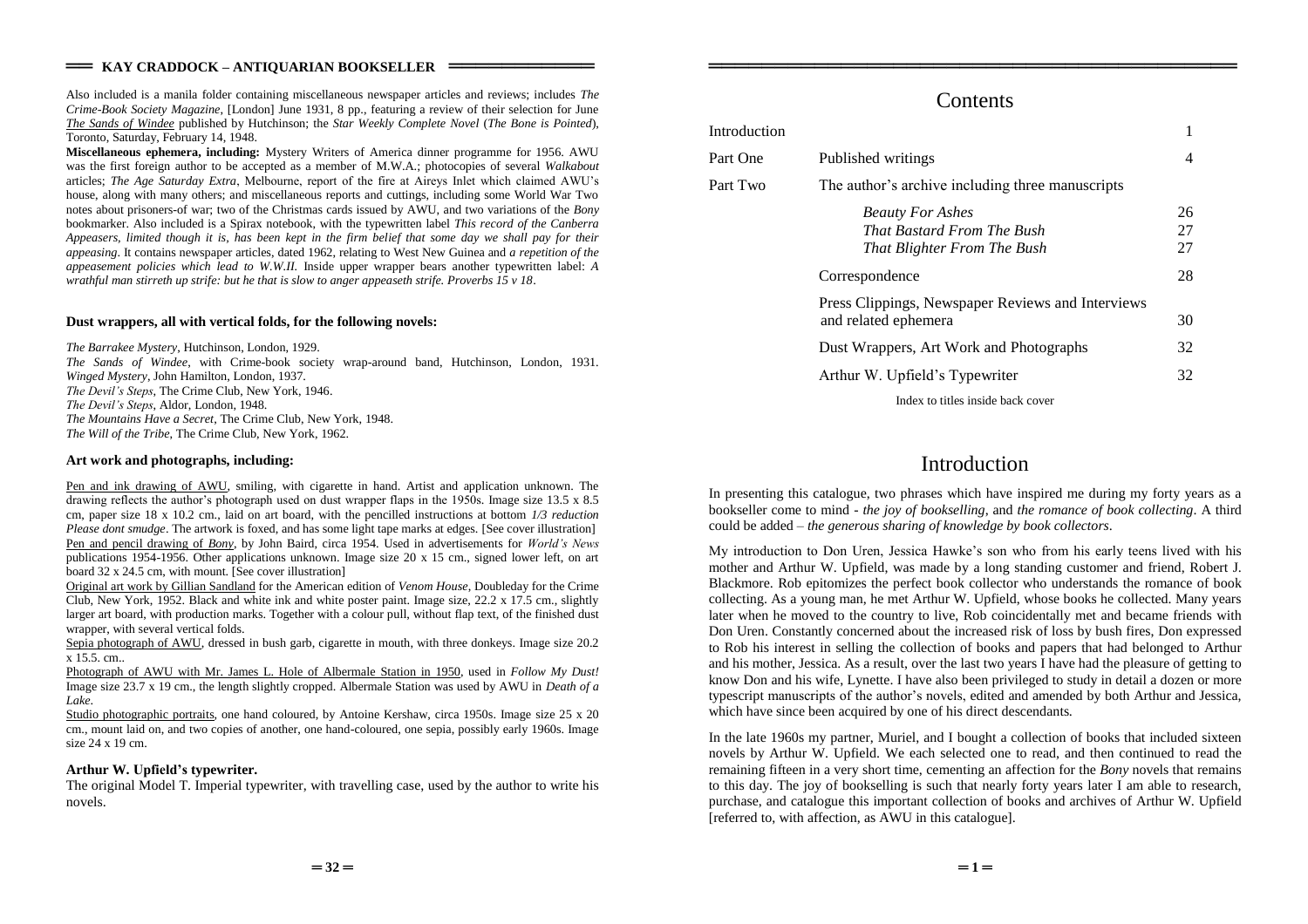### $=$  **KAY CRADDOCK – ANTIQUARIAN BOOKSELLER** =

AWU's literary life can be divided into two periods. The first appears to have ended around 1939, although his marriage to Anne Douglass, an Australian nurse whom he had met in Egypt during the First World War had failed by the early 1920s. He and Anne had one son, and the family archives relating to this period, which were offered for sale by Australian Book Auctions in 2001, end around 1939.

The second period commenced in the 1940s, when AWU met Jessica Uren [nee Hawke] when she ran the Kalorama general store, in the Mount Dandenong Ranges east of the City of Melbourne.Jessica'shusband,Thomas James Uren, a civil engineer with the railways, had died in 1944. They had one son, Donald, who was 10 years old when his father died.

AWU was unable to get his estranged wife, Anne, to agree to divorce, but despite this he and Jessica lived together as husband and wife from 1946 until his death in 1964. Jessica was referred to in newspaper articles, and by correspondents, as *Mrs. Upfield.* Two presentation inscriptions from AWU, in 1953 and 1963, address her as *my wife* and *my sweet wife*, and correspondence from the 1950s suggests that she actually changed her name to Upfield (or Uren Upfield) by Deed Poll.

There are several presentation inscriptions from AWU to Jessica in this collection, which illustrate the great affection held one for the other. Before meeting Arthur, Jessica had a dream in which she met the love of her life. His name was *John*. When Arthur became that love, she claimed him as *Her John*. He had several pet-names for her, including *Felicity*, and it is my belief that their unpublished novel, *Beauty for Ashes,* which includes the use of these petnames, is a fictional account of their love affair.

The first inscription, in June 1945, is formal –*To Mrs. J Uren with all good wishes Arthur W Upfield*. In September the same year he addresses her as *Rose-Honore* and *Dearest Honore*, and signs himself *John,* names which her son believes were initially used as codes.

Although it is now acknowledged that Jessica Hawke did not write any books, she helped and encouraged AWU in his writing. In addition to proof-reading and editing his work, Jessica is quoted in one newspaper article as contributing the characters of the women in AWU's novels. A 1957 newspaper interview reports, under the heading *She turns them all into cats*: *Itdoesn't trouble her conscience whenJessicaUpfieldblackenssomewoman'scharacter.ForJessicais* "catty" only in books. She writes in the unpleasant female characters in the novels of *Australian out-backauthor,ArthurUpfield.ExplainedJessicayesterday,"Arthurisincapable of giving a woman a nasty personality. He's the type of man who puts every woman on a pedestal.SoIalwayscheckand'improve'thecharactersofthefemalevillians,...*Her support was acknowledged by AWU in his presentation inscription in the first American edition of *An Author Bites the Dust*: *To Sweetheart Together with my full heart and appreciation of her criticisms and unfailing faith in this work. Arthur W Upfield, Her John. ...* and again in 1956 *For my Eternal Sweetheart who watched this book grow and who contributed to it much wisdom*.

AWU died in Bowral, aged 74, on the 12th of February, 1964. Jessica Uren Upfield died on the 29th of May, 1965.

**1952/1954:** Thick folio ledger, bearing titles of six novels and their reviews, plus topics *Rowles*, *Radio*, *Upfield* written in AWU's hand in the index at front, followed by numerous clippings of reviews, newspaper articles, parts of serialized novels and with many cuttings loose at end. The album also contains stamps.

════════════════════════════════════════

**1954/1956:** *Death of a Lake*/*Cake in the Hat-box*. Reviews for the novels dated from July, 1954 to November, 1955, plus other cuttings about AWU, and Mrs. Arthur Upfield [Jessica Hawke] to August 1956. In one (*Sun-Herald*, Sydney, N.S.W.) *Mrs. Arthur Upfield says her mystery-writer husband has three pet hates: "Politicians and red tape, bad roads and silly women who talk about themselves.".* Also included in this album are clippings including coloured illustrations from the serial version of *The Battling Prophet* in *The World's News*, February and March 19, 1955.

**1956:** *The Battling Prophet*. Reviews dated from February to September 1956.

**1956:** *Man of Two Tribes*. Reviews dated from October, 1956 to January 1957, plus relevant loose clippings and stamps.

**1956/1957:** *Follow My Dust!* Small number of reviews and publicity pieces for AWU and Jessica Hawke Upfield, dated from May, 1956 to April, 1957, plus two promotional pieces for AWU.

**1957/1958:** *The Bushman Who Came Back/Bony Buys a Woman*. Reviews for the American and English/Australian editions, dated from June, 1958 to January, 1958, plus miscellanous stamps.

**1957/1958:** *Bony Buys a Woman*/*The Bachelors of Broken Hill*. Reviews dated from December 1957 to June 1958.

**1959:** *Bony And The Mouse*. Reviews dated from February to August, 1959. Includes the masthead for the serialistion of the novel in the *Mail*, Brisbane, 16 August, 1959, an interview with Mrs. Jessica Hawke Upfield, and several loose clippings.

**1959/1960:** *Bony and the Black Virgin*/*The Mystery of Swordfish Reef.* Reviews dated from December 1959 to August, 1960.

**1959/1960:** *The Sands of Windee/Bony And The Mouse*/*Man of Two Tribes:* Reviews dated from January, 1959 (reissue of *The Sands of Windee)* to August, 1960. Also includes an interview with Mrs. Jessica Hawke Upfield, and the script of the review issued by The Heinemann Group together with broadcast schedule for Queensland, New South Wales and the Australian Capital Territory.

**1960/1961:** *Bony - Kelly Gang*.With two head-and-shoulder pen and ink drawings of *Bony*, by *Wilkinson* [one so signed], and reviews dated from July, 1960 to November, 1961 plus six typed copies of reviews from Heinemann, Sydney and a number of loose clippings.

**1961/1962:** *The White Savage/Winds of Evil*. American, English and Australian reviews, dated from March, 1961-April, 1962.

**1962:** *The Will of the Tribe*/*Death of a Swagman.* Reviews dated from July to December, 1962, plus relevant loose cuttings. The album includes a publicity blurb from AWU's German publisher (with AWU's typed translation) saying that since 1950 (the reopening of publishing in Munich) Goldmann has released 65 new authors of crime novels on the German book market. AWU is listed as the second highest seller (663,000 copies), after Victor Gunn (1,345,500 copies).

**1963:** *Madman's Bend*. Reviews dated from February to October, 1963. Includes several loose clippings.

**1957-1964:** *Follow My Dust!* and OBITUARY. Folio album containing clippings, articles, and other ephemeral items relating to *Follow My Dust!* from publications in Australia, and other countries including Great Britain and South Africa. Also included are several typescripts for reviews and the script for a review taped by Mr. Donald McLean for use over stations throughout Australia - country and metropolitan. Only one review drew a handwritten comment, probably in AWU's hand: *A fine example of the re-action of the Australian literary scum*, in response to a *Walkabout* review, dated October 1957, that is uncomplimentary towards the book*.* Towards the end of the file there is a John Hetherington piece on AWU in the twelth of a series of profiles of Australian writers published in the *Daily Telegraph*, January 21, 9161, under the heading *Bony is his brain-child*. This is probably the last clipping seen by AWU, as the seven pages bear clippings announcing the death of Arthur Upfield, ending in an epitaph written by Pamela Ruskin. Two photographs of the Upfields, taken at Lennons Hotel, and the Chevron Hilton Sydney, complete the file.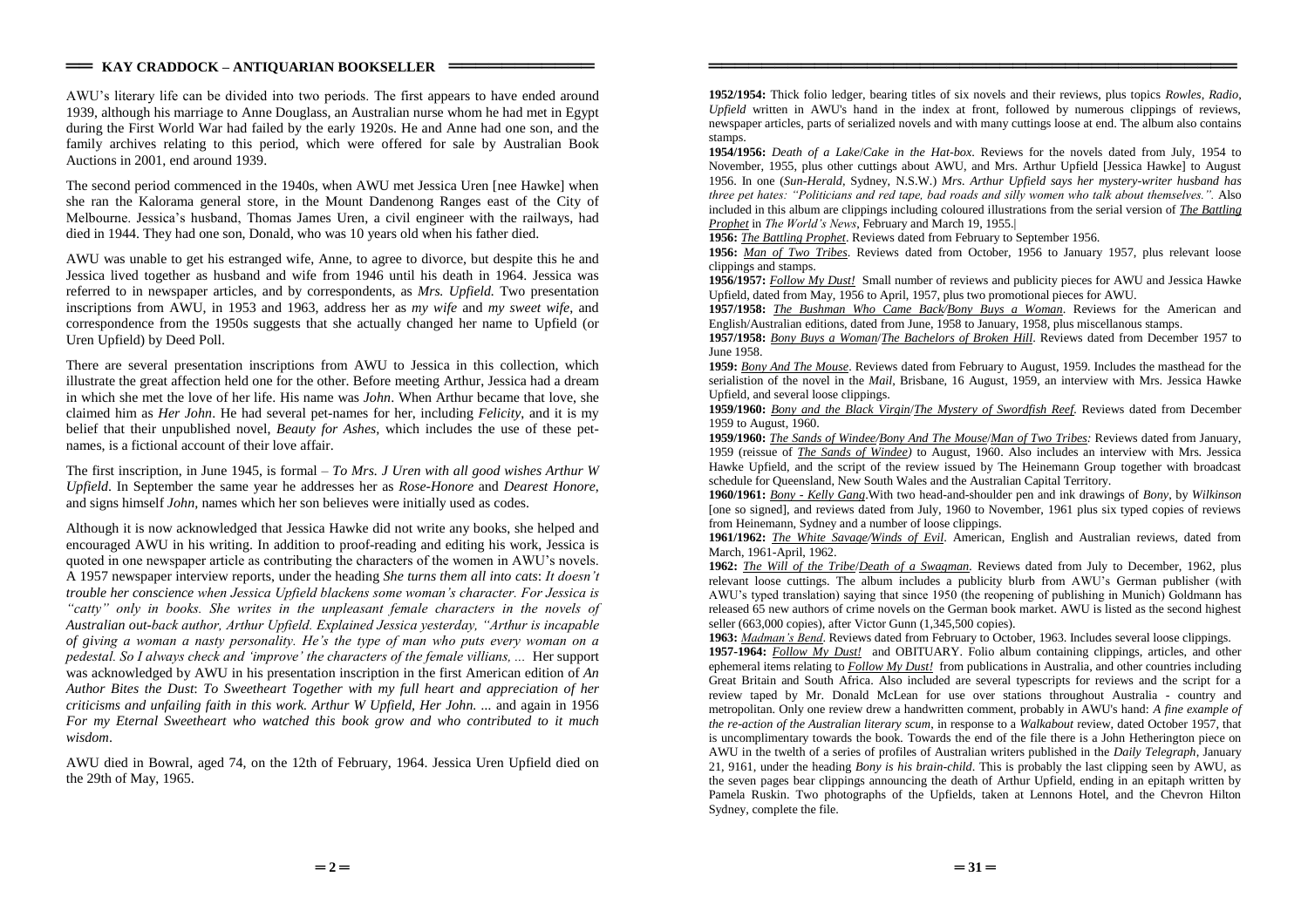#### **Press clippings, newspaper reviews and interviews, and related emphemera**

The author's collection of twenty-five albums, and a folder, containing clippings, articles, and other ephemeral items relating to his work and life. AWU subscribed to newspaper clipping services in Australia, Britain and America. The albums are titled in AWU's hand, with reviews, part dust wrappers, addressed envelopes and postage stamps pasted into the albums by him from 1939 to 1962. Several have loose cuttings, and there is the occasional annotation in the author's hand. They include:

**1940/1944/1945:** *No Footprints in the Bush*. Partial dust wrapper for the Crime Club edition, plus American reviews dated from October 1944 to January 1945; plus partial dust wrapper, for *The Devil's Steps*, Aldor, *London, Sept. 1948*; plus earlier Australian clippings for the Angus & Robertson first edition of *Bushrangers of the Skies*, dated from August to November 1940.

**1943:** *Murder Down Under*/*Wings Above the Claypan*. Partial dust wrappers for the Crime Club editions, plus American reviews for each title dated from January to June, 1943, plus loose clippings and ephemera. **1943/1944[+1939]:** *The Mystery of Swordfish Reef*/*Winds of Evil*. Partial dust wrappers for the Crime Club editions, plus American reviews for each title, dated from October 1943 to April 1944, plus a review from the *Advertiser,* Adelaide, S.A., 14 Oct 1939 for the Angus & Roberston first edition of *The Mystery of Swordfish Reef*, and a Christmas card [1943] from The Crime Club, inscribed by Isabelle Taylor, the two parts of the card split and laid down side by side**.**

**1946/1947:** *Death of a Swagman/The Devil's Steps/The Bone is Pointed.* Partial dust wrappers for the Crime Club editions, plus American reviews for each title dated from May 1946 to February 1947, plus loose clippings.

**1947/1948:** *Death of Swagman/An Author Bites the Dust*. Partial dust wrappers for the Angus & Robertson editions, and Australian reviews for each novel, dated from May-December, 1947 and May-July, 1948 respectively.

**1948:** *An Author Bites the Dust*. Partial dust wrapper, for the Crime Club edition, and American reviews dated from February to August, 1948, plus American and Australian postage stamps.

**1948:** *The Mystery of Swordfish Reef* in *The Star* Weekly, Toronto, April 29, 1944; *Wings Above the Claypan* in *The Standard, Montreal*, May 27, 1944; and the front cover of *Detective Fiction*, December 1948, announcing *FirstinstalmentofArthurUpfield's"The Mountains Have a Secret*"*: Chosen as the American Crime Club'sBook of the Month for August 1948*.

**1948/1950:** *The Mountains have a Secret/The Widows of Broome*. Partial dust wrappers for the Crime Club editions, and American reviews for each novel, dated from August, 1948-November, 1950.

**1950/1951:** *Serial Publications The Bachelors of Broken Hill*. Partial dust wrapper, for the Crime Club edition, plus American reviews dated from October 1950 to March 1951, plus cuttings from *The Sydney Morning Herald Magazine* serialization of *Death of a Swagman*, including masthead, dated Tuesday, November 20, 1945, and various illustrations by Clem Seale, from the serial, with typed headings and names (by AWU) laid on several; five leaves with heavily stamped and franked envelopes addressed to AWU, four of them with return address of Leland Hayward Inc., New York, laid on rectos, together with American, English and Australian stamps; plus the opening pages of other serialised novels: *The Devil's Steps*, in *The Argus Week-end* Magazine, 16 Nov. 1946, *No Foot-Prints in the* Bush in *The Star Weekly*, Toronto, October 6, 1945; *The Bone is Pointed* in *The Star Weekly*, Toronto, February 14, **1951:** *The New Shoe* [plus early dust jackets]: American reviews, dated from July to September, 1951, plus partial dust wrappers, taken from another cutting book, with press cuttings on backing sheet, pasted into this album, for *Winds of Evil*, Angus & Roberston, (*Sydney 1933*); *Wings Above the Diamantina*, Angus & Robertson, (*Sydney, Oct: 1936*); *Mr. Jelly's Business*, Angus & Robertson, (*Sydney, June 1937*); *The Mystery of Swordfish Reef*, Angus & Robertson, (*Sydney, 27 June 1939*) and the 1943 Crime Club edition; *Winds of Evil*, John Hamilton, (*London 1939*), and the 1944 Crime Club edition; *Death of a Swagman*, The Crime Club, (New York Apl *1946*); and the edition issued by Penguin Signet Books. **1951/1952:** *The Widows of Broome*. Reviews dated from September, 1951 to April 1952, loosely inserted

In the course of examining this collection I have become immersed in the life and works of AWU, and been tempted to add to the many critiques of his novels, and to comment upon AWU's place in Australian literature. I have resisted, as that is not usually the role of the bookseller. This catalogue is arranged chronologically, with bibliographical information on the works of AWU contained in header boxes followed by the editions held in this collection. I make no claim to providing definitive bibliographic records. Rather, I have endeavoured to put into print new information gleaned from this important source material, in particular from the correspondence files, in the hope that it will lead others to do more exhaustive research of these archives in the future.

════════════════════════════════════════

Information regarding foreign editions, paperback printings and serialization of his works has been omitted in most instances, unless there is direct mention of such material in the archive. I am grateful for the valuable help given to me by Dr. John Loder, another book collector who understands the romance of book collecting. Dr. Loder's *Australian Crime Fiction –A Bibliography, 1857-1993*, published in 1994, is the recognised authority on AWU, and he has generously allowed me access to his updated information which will appear in due course in a new edition of his bibliography. His published references are quoted throughout this catalogue.



ARTHUR W. UPFIELD HIS EPITAPH TO BE

 $\overline{\phantom{a}}$ 

*A boy : every wind blew fair. A youth : he mutinied. A young man : he wrecked the ship. Then he built another.*

[Epitaph in *Follow My Dust!*]

first page of the serial *Venom House* in *The New Australasian Post*, April 10, 1952, and a large folding

tourist map of Bowral.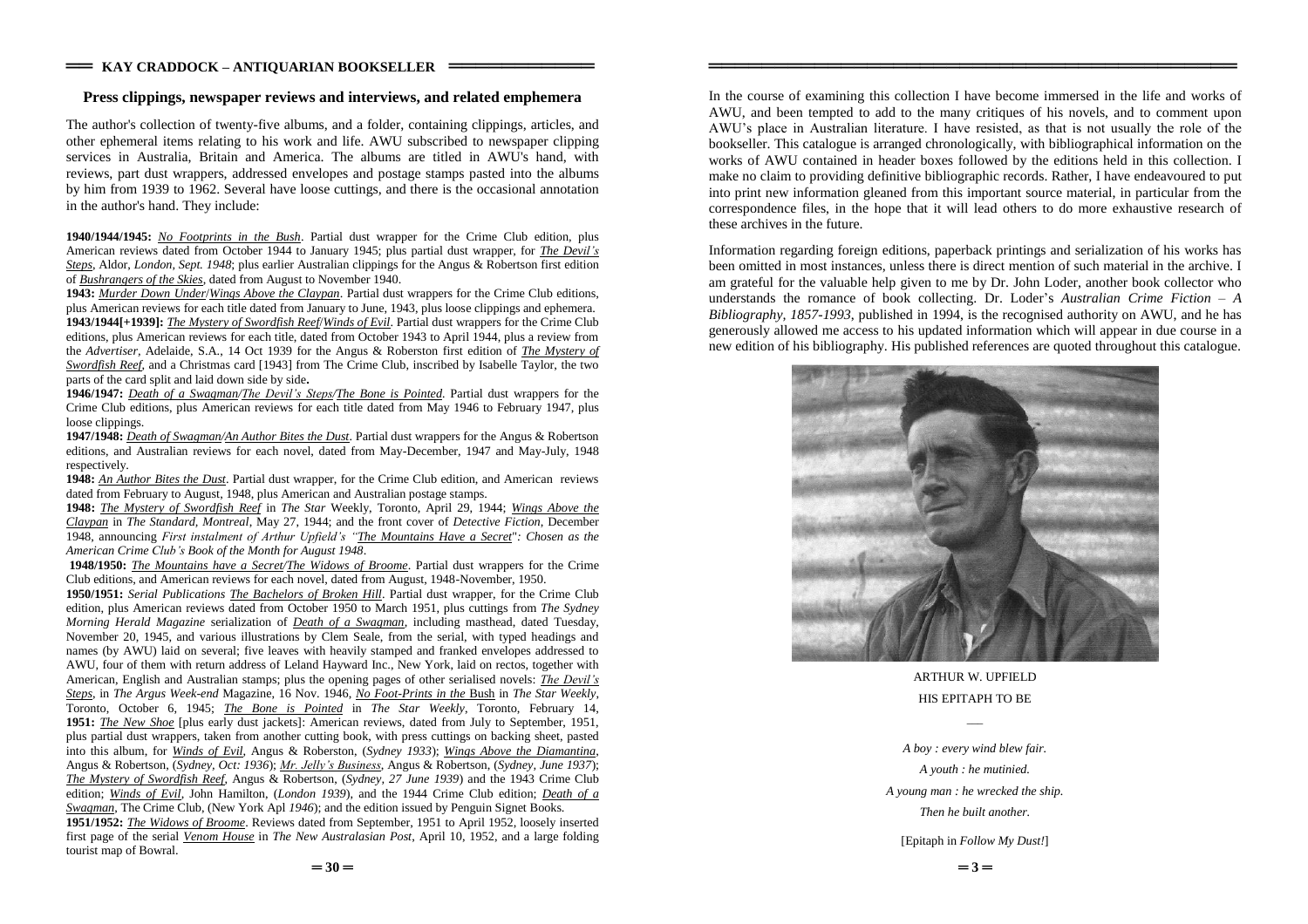# Part One – Published Writings

### **1928 - THE HOUSE OF CAIN**

The author's first book, a mystery novel that does not feature the half-aboriginal Detective-Inspector Napoleon Bonaparte of the Queensland Police.

**First edition:** Hutchinson, London, n.d.[1928].

**First American edition:** Dorrance, Philadelphia, 1929.

**Second American [pirated] edition:** Dennis McMillan, San Francisco, 1983. Dust wrapper designed by George Barr.

**Note:** This edition, the first title to be published under the Dennis McMillan imprint, was issued<br>without the consent of Bonaparte Holdings, owners of the copyright to Upfield's work. It is the first of *four Upfield titles published by McMillan (all without consent), whose trade and limited editions are collected in their own right.*

**1. First American edition.** THE HOUSE OF CAIN. Pp. 286; black boards, lettered in gilt, fore-corners slightly bruised, with lower corner of upper board very slightly frayed; dust wrapper, extremities lightly worn, with light chips to corners of flap folds and head and foot of backstrip; hinge tender at a few points throughout, tape residue from an address label (that of D. K. (Don) Uren, no longer extant), to upper free endpaper, faintly visible on verso; **Dorrance, Philadelphia, 1929.** Loder p. 230.

**2. Second American [pirated] edition.** THE HOUSE OF CAIN. Pp.[iv]+286, frontispiece reproducing the dust wrapper from the 1929 Dorrance edition, orange endpapers illustrated in red; red cloth, lettered in gilt; dust wrapper; **Dennis McMillan, San Francisco, 1983.** Not in Loder.

## **1929** - **THE BARRAKEE MYSTERY / THE LURE OF THE BUSH**

The author's first detective story, and the first appearance of the part-Aboriginal police inspector, Napoleon Bonaparte, known as *Bony*, a character inspired by AWU's meeting with an old friend, the half-aboriginal policeman Tracker Leon Wood.

**First edition:** Hutchinson, London, n.d.[1929].

**Second British edition:** Heinemann, London, 1965.

**First American edition:** Doubleday for the Crime Club, New York, 1965 under the title *The Lure of the Bush*. Dust wrapper designed by Ellen Raskin. *Note: The American edition contains a two page Introduction for the American market.*

**3. Second British edition.** THE BARRAKEE MYSTERY. Pp. [vi]+326+[4](glossary, blanks); plum boards, lettered in gilt, lower fore-corners very slightly bruised; pictorial dust wrapper; **Heinemann, London, 1965.** Loder p. 230.

Cramond"), Robert Sperring (artist), and Pamela Ruskin (AWU's Australian literary agent). A number of the letters concern serial rights for both newspaper and magazine publications, broadcasting rights, and royalties. There are a few drafts of letters from AWU, and his occasional handwritten comments or notes. In January 1955 the Editor of *The Australian Home Beautiful*, Keith Newman, wrote to AWU about a planned feature on the use of dust jackets in decoration, saying they were informed that his study was wallpapered with jackets from his books and asking for a photo opportunity. A letter dated March 1955 acknowledges the photographic cover of the study. Two of the correspondents are identified as AWU's copy typists. The first was Edith Brassey, and the second Irene Cowen, who wrote to him in July 1955:"*...IhopeitwillbesatisfactoryandthatyouwillconsiderMrs.Brassey'smantlewhich has fallen temporarily on me, is a good fit. .. ... I took the liberty of making a few minor alterations which Mrs. Brassey told me you would wish to be done ...*"[AWU had three copy typists, Mrs. McGuire, Edith M. Brassey and Irene Cowen]. There are also several letters from John K. Ewers (Keith) about his writing and reviews, which shed interesting light on the Australian literary scene of the 1950s, others from Sidney J. Baker, and a letter from Ross Campbell of the *Daily Telegraph*, Sydney which mentions a lunch with AWU and Mrs. Upfield and comments on AWU's letterhead "*All fame and no bloody money*". Several letters are addressed to *Arthur and Jess*. In April 1955 there was a letter from Ian J. C. Lasry, Barrister and Solicitor, Healesville, Victoria, answering a number of rather complicated legal points that AWU had raised. These were 1) In the event of Mrs. Uren's death the complication of proving her ownership of the propety *Tarlalinn*, Bermagui South, and suggesting steps be taken to register it in her correct name jointly with AWU, or that she take steps to change her name by Deed Poll; 2) the differences in the grounds on which AWU could sue for divorce between Victoria and New South Wales; 3) He [Lasry] will gain up-to-date information on changing of name by Deed Poll; 4) He advised against Mrs. Uren, by unsworn statement, claiming electoral registration of the place of residence by saying she was married to him; 5) the rights of a de facto wife. In June 1955 Lasry wrote to *Mrs. J. Uren Upfield*, enclosing a form of Deed Poll, asking that she execute it before a Justice of Peace, if possible, and return it to him. A note in AWU's hand says *Posted 16/6/55*.

════════════════════════════════════════

**Australian Radio, Television and Serial Rights:** Correspondence file, contained in a *Gloucester* folder entitled *RADIO PROPS T.V. ETC.,* pertaining to radio and television rights, interviews, recordings and other media appearances and publicity. Over fifty letters, dated from June, 1952 to July, 1957. The correspondents include Morris West (Australian Radio Productions), Pamela Ruskin (publicist who became AWU's Australian literary agent in 1952) Dorothy Gardiner (Mystery Writers of America Inc., New York), John Hetherington (The Argus), P. M. Jones (Australian Radio Productions), Dick Magee (freelance adaptor, who was hired to adapt AWU's novels into radio scripts), N. E. Balmer (Radio 3KZ), and Noel Dickson (Australian Radio & Television Productions). In the 1950s a number of AWU's titles were scripted for a series of radio broadcasts, initially titled *Ininja,* but changed to the series title *The Man of Two Tribes*. These started on July 28, 1953, and were aired throughout the country on thirteen stations. The letters deal mainly with attempts or proposals to produce radio scripts, and the possibility of a television series. They include a few draft responses, and annotations, from AWU.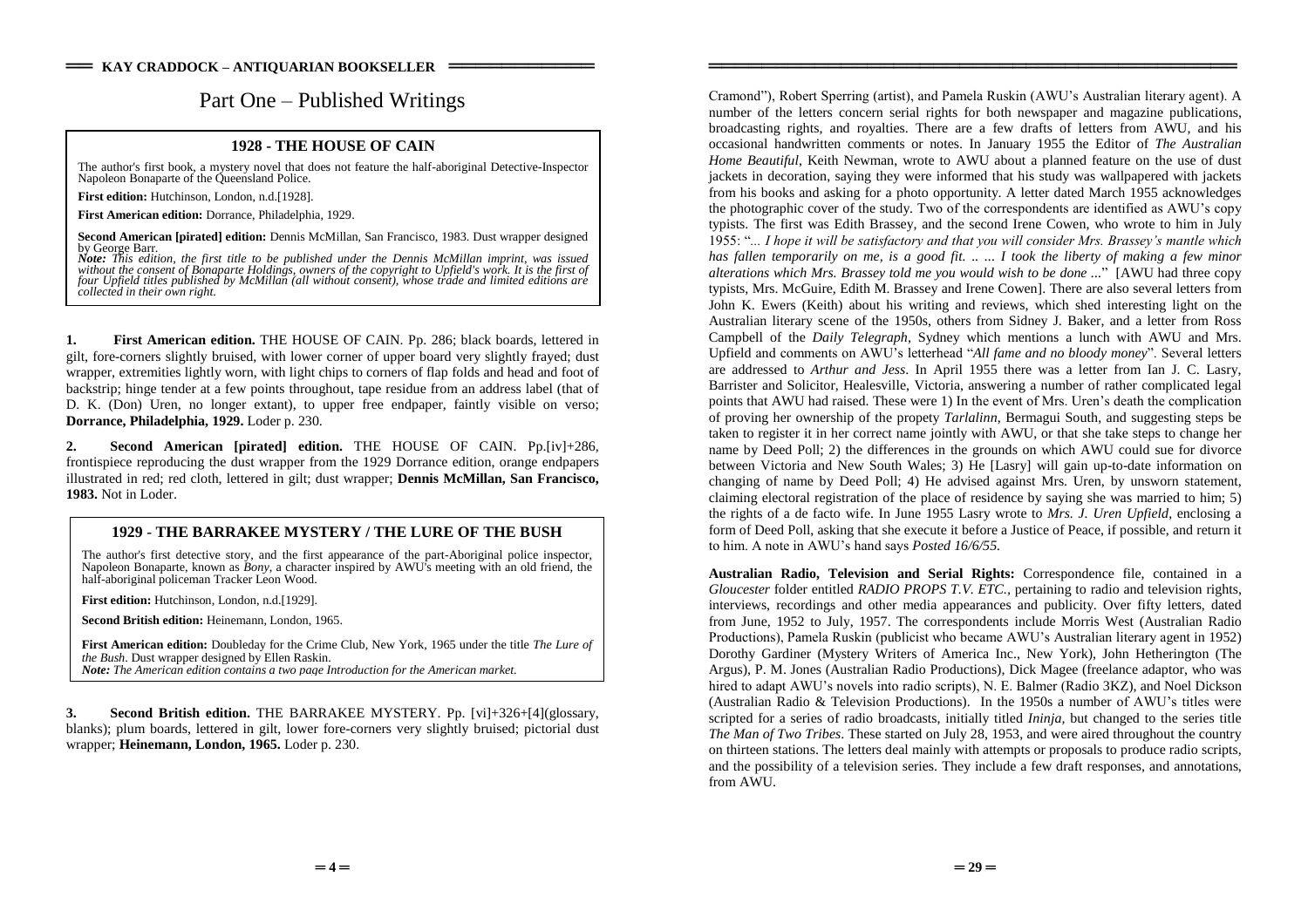#### **Correspondence**

**American Publishers:** Correspondence file, dating from October 1944 to July 1956, loose in folder, all two-hole punched, containing over 180 letters, telegrams and royalty statements from American publishers and literary agents, including Frances Pindyck, Ellen Newald, Richard Kennedy, Virginia Morris and Rae Everitt of M.C.A. Management Ltd., (literary agent who placed AWU's work with Doubleday, Doran amongst others, and whose London agent was Frank R. Steele); and Isabelle Taylor of Doubleday, Doran and Company. The correspondence reflects AWU's growing relationship with both his American literary agent and his American publisher and is a rich source of information concerning the evolution of his books from manuscript to print, particularly for the American market. Working titles sometimes differ from published titles, and in several instances they were changed by the American publisher to suit that market. The books referred to include *Death of a Swagman*; *TheDevil'sSteps*; *The Bone is Pointed*; *An Author Bites the Dust*; *The Mountains Have a Secret*; *The Widows of Broome*; *The Bachelors of Broken Hill*; *The New Shoe*; *Cake in the Hat Box*; *Venom House*; *Murder Must Wait*.

The correspondence sheds light on the American book club editions: The Unicorn Press brought out in volume form, reprints of mysteries, usually three to a volume. The first Upfield novel they published was *Death of a Swagman* in 1946. They also published *The Devil's Steps* in December 1946; *The Bone is Pointed* (July, 1947); *An Author Bites the Dust* (April, 1948), *The Mountains Have a Secret* (1948). AWU's literary agent mentioned a deluxe edition of the Unicorm Press *Death of a Swagman*. In July, 1949, in response to a query from AWU, M.C.A. advised that the Unicorn Press had not of late lived up to their guaranteed sales. They recommended instead the Mystery Book Guild, a book club headed by Howard Haycraft, and run by the same people as the Literary Guild, who published two separate books per month.

It also includes reference, over four years, to a romantic novel, *Beauty For Ashes,* written collaboratively by AWU and Jessica Hawke, which was not accepted for publication. This manuscript is included in this collection.

**German Publisher:** A small but charming file of ten letters, dated from July 26, 1954 to April 26, 1956, from Dr. A. Dohm (translator) and Wilhelm Goldmann (publisher). Each is typewritten, signed, on airmail paper. Dr. Dohm asks for equivalent English terms for some of the Australian slang, fauna, and sayings, used in AWU's novels, starting with *Death of a Lake*, then including *The New Shoe, Venom House*, *Murder Must Wait* (At one point Dr. Dohm says about this title *... Although in this book some few terms were a bit strange to me, I think I am mastering it satisfactorily. In a very few instances I am not above "falsifying" your text.... I hope you do not mind that?*), *An Author Bites the Dust*, *The Widows of Broome*, and *The Mystery of Swordfish Reef.* AWU's novels were very successful in Germany. A 1962 publicity blurb states that since 1950 (the reopening of publishing in Munich) Goldmann had released 65 new authors of crime novels on the German book market. AWU is listed as the second highest seller (663,000 copies), after Victor Gunn (1,345,500 copies).

**Australian Publishers:** Correspondence file, all two-hole punched, dating from March 1954 to November 1956, of over 100 letters, telegrams and general correspondence from mainly Australian publishers, editors, critics and literary agents, together with a few letters from English reviewers and publishers, including F. E. Pardoe, and Charles E. Tuttle regarding Japanese translation rights. Australian correspondents include Eugene Lumbers ("James")

**4. First American edition.** THE LURE OF THE BUSH. Pp. 238; green cloth, spine lettered in gilt, lower fore-corner of upper board very slightly bruised; dust wrapper, backstrip sunned, edges very slightly worn at head and tail of backstrip, and lower fore-corner of front panel, .5 cm. closed tear from top edge of front panel near backstrip fold; published for the **Crime Club** by **Doubleday, New York, 1965.** Loder p. 230.

════════════════════════════════════════

### **1930 - THE BEACH OF ATONEMENT**

A pyschological/romantic novel, which does not feature Napoleon Bonaparte. A copy of this title was present in the Hawke/Uren collection, but was not offered for sale.

**First edition:** Hutchinson, London, n.d.[1930]. Dust wrapper designed by Robb.

#### **1931 - THE SANDS OF WINDEE**

The second appearance of *Bony*, set in outback Western Australia. The story was associated with a real murder case in which Upfield gave evidence, and which he later described in *The Murchison Murders*, (1934). This rare pamphlet is not present in this collection, except for a photocopy. Upfield repeated the theme in one of his few short stories, *Wisp of Wool and Disk of Silver*, which was included in *Ellery Queen's Crime Cruise Round the World*, Dial Press, New York, 1981. It was the only short story to feature *Bony*.

**First edition:** Hutchinson, London, n.d.[1931]. Dust wrapper designed by Moir.

*Note: The first impression has a 30 page Spring List dated 1931. Loder identifies three variations: 6th thousand, issued without list, in two binding states, and the 3rd impression, which was issued with an 8 page early Summer 1931 list.*

**First Australian edition:** Angus & Robertson, Sydney, 1958.

**Second British edition:** Angus & Robertson, London, 1959.

**5. First edition, sixth thousand.** THE SANDS OF WINDEE. Pp. 296(verso blank)+[4](blanks, including lower pastedown), with the pagination including the upper pastedown and free endpaper, and technically finishing at T4, being the lower pastedown; fawn cloth, lettered and ruled in black, the cloth very lightly mottled and browned; dust wrapper, designed by Moir, lightly creased and split at head and tail of backstrip, with the wrap around band *Selected by Crime Book Society*; endpapers lightly offset, leaves lightly browned and foxed, with two leaves slightly more so at end, hinge starting at a couple of points; **Hutchinson, London, n.d.[1931?].** Loder p. 230-231, citing the pagination as … *difficult to describe briefly. The endpapers are not always tipped in and page [1] is sometimes the pasted down side of the first gathering. A Book Society choice and undoubtedly the start of Upfield's popularity.*

**6. First Australian edition.** THE SANDS OF WINDEE. Pp. vi+282; grey cloth, lettered in red; dust wrapper, tiny split to top edge of front panel; **Angus & Robertson, Sydney, 1958.** Loder p. 230.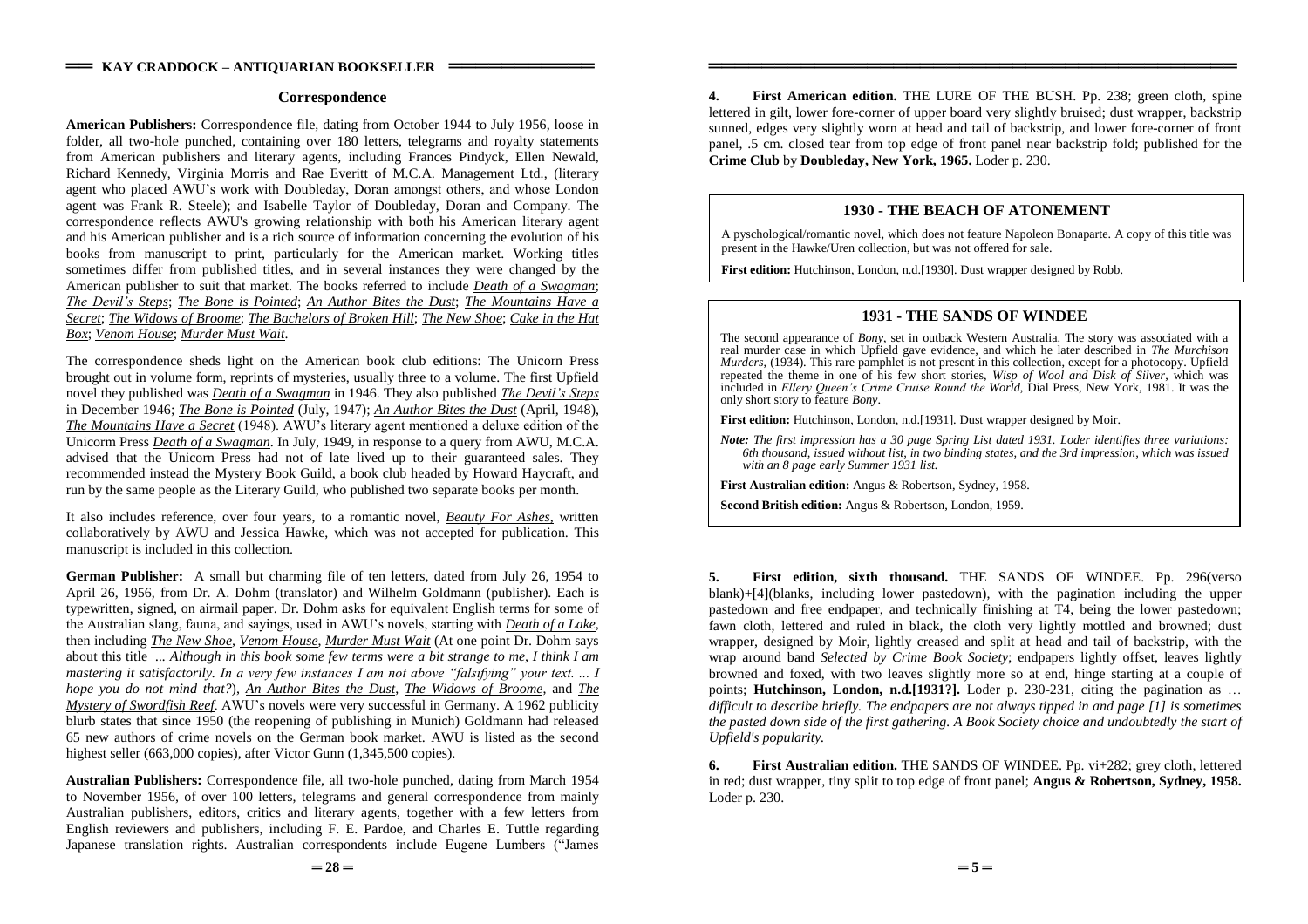## **1932 - A ROYAL ABDUCTION**

The third non-*Bony* mystery novel.

**First edition:** Hutchinson, London, n.d. [1932]. Dust wrapper designed by Moir [?].

**First American [pirated] edition:** Dennis McMillan, Miami Beach, 1984.

**7. First American [pirated] edition.** A ROYAL ABDUCTION. Introduction by Tony Hillerman. Pp. 288, including frontispiece [reproducing the dust wrapper of the first edition], patterned endpapers; light tan cloth, lettered and decorated in gilt; dust wrapper; **[Dennis McMillan, Miami Beach, Florida?], 1984. One of 400 copies.** Loder p. 231.

## **1932 - GRIPPED BY DROUGHT**

A non-mystery novel about a three-year drought on a large property in the Australian Outback, *Atlas*, near Menindee, western NSW. Based largely on Upfield's personal experiences, and written at a time (1931) when he was working as a State Rabbit Fence boundary rider in Western Australia. The novel does not feature *Detective-Inspector Napoleon Bonaparte*, and it is the last of the Hutchinson imprints.

**First edition:** Hutchinson, London, n.d.[1932].

**8. First edition.** GRIPPED BY DROUGHT. Pp. [v]-xiii+[xiv-16]+17-88+40 (publisher's catalogue dated Autumn 1932); red cloth, lettered in black, the upper board lightly marked, corners lightly bruised, with one slightly faded, and the edges very slightly worn; upper hinge cracking, with paper tears, upper free endpaper offset, and with tape residue from an address label (that of D. K. (Don) Uren, no longer extant), visible on verso, vertical scar to lower pastedown, possibly caused by removal of a card or leaflet, short closed marginal tear from bottom edge of one leaf; **Hutchinson, London, n.d.[1932]** Loder p. 231. \*Pagination is irregular at beginning, with the upper pastedown and upper free endpaper presumably accounting for pp. [i-iv].

#### **1934 - THE MURCHISON MURDERS**

A pamphlet based on the true crime of John Thomas Smith, alias '*Snowy'Rowles*, a West Australian murderer who disposed of the bodies in a manner he had heard discussed by Upfield when writing *The Sands of Windee*. Only a photocopy of this title is present in the Hawke/Uren collection, and it is offered with item 5 above.

**First edition:** The Midget Masterpiece Publishing Co., Sydney, n.d.[1934].

**First American [pirated] edition:** Dennis McMillan, Miami Beach, 1987.

## **1957 –FOLLOW MY DUST!**

════════════════════════════════════════

### **Jessica Hawke [and Arthur W. Upfield]**

# *Working titles: THAT BASTARD FROM THE BUSH THAT BLIGHTER FROM THE BUSH*

**Original Typescript Manuscript**, in a *Conquest* folder containing [iii](blank; title page: *That Blighter from the Bush - The Story of Arthur W. Upfield by Jessica Hawke with an introduction by Detective Inspector Napoleon Bonaparte. Property of Jessica U. Upfield. Bermagui South. New South Wales*; epitaph)+v(Introduction)+371 leaves, (lacking p. 288, but without textual loss), quarto, lightly edited in the hands of both AWU and Jessica Hawke. Housed in a custom made clamshell box.

**Original Carbon Typescript Manuscript**, in a *Conquest* folder containing [iv](blank; title page: *That Bastard from the Bush - The Story of Arthur W. Upfield by Jessica Hawke with an introduction by Detective Inspector Napoleon Bonaparte. Property of Jessica U. Upfield. Bermagui South. New South Wales*; handwritten list of contents by Jessica Hawke; epitaph)+v(Introduction)+371 leaves, (lacking p. 288, but without textual loss), quarto, with most of the autograph editing repeated from *That Blighter from the Bush*, but in a different hand, and with at least one of the additions not shown in the typescript, but present in the published version. Housed in a custom made clamshell box.

*Follow My Dust!* was published by Heinemann, in London, 1957, under the sole authorship of Jessica Hawke. It attracted a good deal of publicity, as seen in AWU's newspaper files included in this archive. It has long been thought that the book was actually written by AWU, and that much of the content had appeared in one form or another in magazines and newspapers. Jessica's son, Don Uren, confirms, as he has with the unpublished manuscript *Beauty for Ashes,* that this book was indeed written by AWU, possibly in collaboration with his mother, and that it was AWU's intention that it be seen as her biography of him.

In the book AWU writes of a 30 hour coach trip from Broken Hill to Wilcannia, in 1911, during which he heard the Cobb and Co. driver relate stories and sing to keep his passengers awake. AWU urged him to repeat one song in particular, about the leader of a city gang of toughs called a 'push' and a person referred to as 'The Bastard from the Bush'. In a letter dated June 7, 1956, the Australian author and reviewer. John K.Ewers,wrotetoAWU"...*Have you had any word from the publishers about* "*That Bastard From the Bush*"? That's one hell of a title and I don't think you'll get away with it...."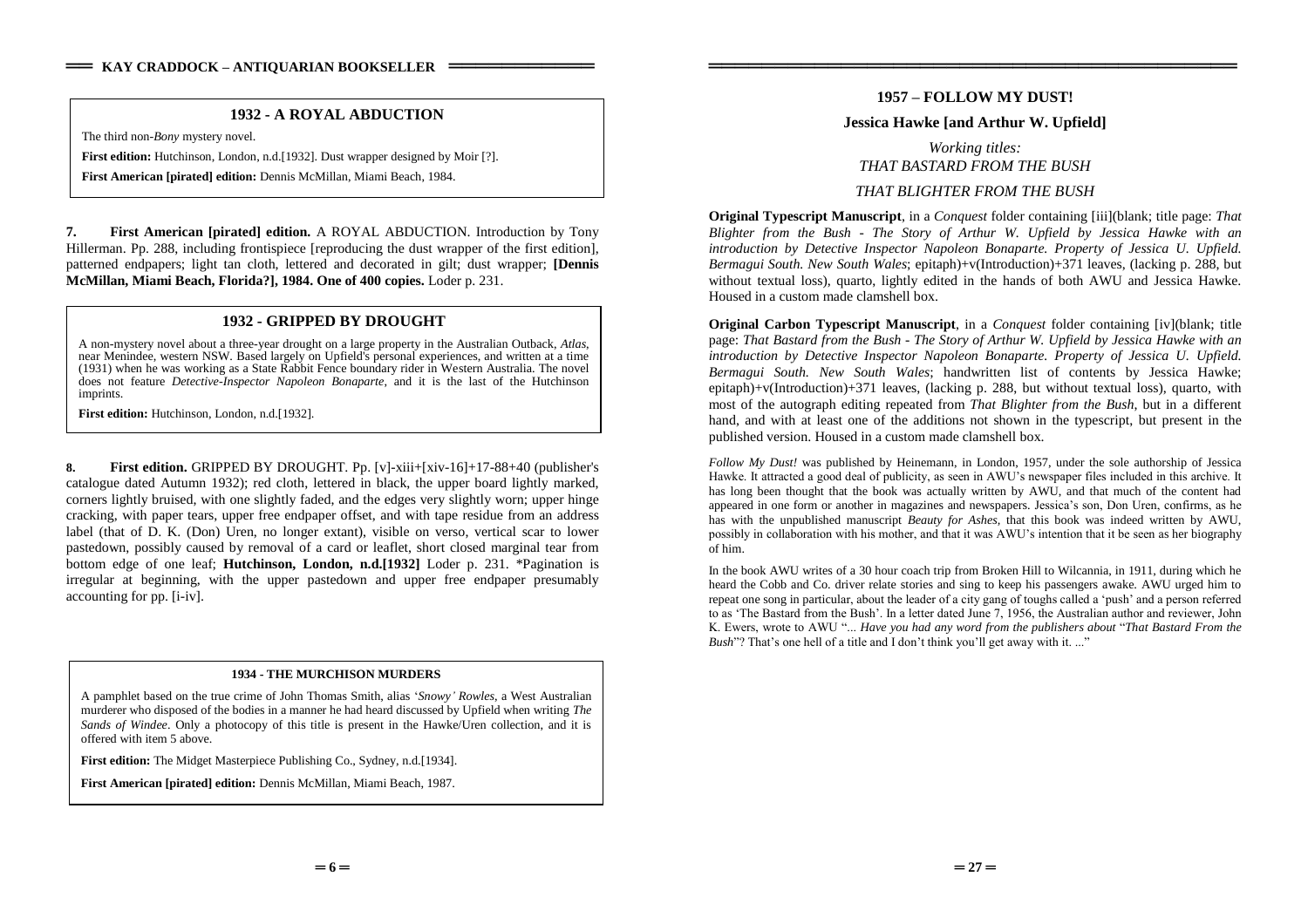### **PART TWO**

**Theauthor'sarchive, from circa 1944 to 1964, including three manuscripts:** *Beauty For Ashes; That Bastard From The Bush; That Blighter From The Bush; a***nd correspondence, press clippings, newspaper articles and serials, art work, photographs and related ephemera, together with ArthurW.Upfield'sTypewriter**

### **1948 - BEAUTY FOR ASHES**

### **An unpublished manuscript By Jessica Hawke [and Arthur W. Upfield]**

**Original Carbon Typescript Manuscript**, in a *Conquest* folder containing [5](blank, bearing DonUren'snameandNumurkahaddress;titlepage:*Beauty For Ashes by Jessica Hawke. Mrs JessicaUren,'Atlas,'YarraJunction, Victoria. Approx: number of words 100,000*; Contents; quotation from Aimé-Martin; Section title)+388 leaves (approximately, with some misnumbering and lacking page 23, possibly missing a little of the text), quarto, with very light editing. Housed in a new clamshell box.

*Beauty for Ashes* is a romantic novel written collaboratively by AWU and Jessica Hawke, who lived with AWU as his wife from 1946 until his death in 1964. It was completed in November, 1948, and submitted to Doubleday in New York through AWU's literary agent, M.C.A. In 1950 the publisher finally rejected it for publication, telling the agent "*... As you know, we are interested in the Australian setting, and Mr.* Upfield's reputation had perhaps aroused too much hope on our part. Unfortunately, our readers find BEAUTY FOR ASHES much too melodramatic and sentimental for the present American market." M.C.A., having earlier submitted the manuscript to Prentice-Hall, then suggested that it was unfair to submit it to other publishers, admitting that it was unlikely to be accepted. In March 1950, Virginia Morris of M.C.A. rejected AWU'ssuggestionthatthey"*... find a person to tear BEAUTY FOR ASHES apart and then reconstruct it ... Such a plan is not possible in view of the reactions we have received. ...*" It remains unpublished to this day.

Jessica'sson,DonUren,confirmsthat*BEAUTY FOR ASHES* was actually written by AWU, possibly in collaboration with his mother, and that it was AWU's intention that it be seen as her novel. Although Don often witnessed his mother proof-reading AWU's work, he never saw her writing any manuscript, and he knows that she could not type.

The novel is possibly a fictional account of the love affair between AWU and Jessica Hawke. The main male character is a writer, Raymond Butler. Half way through the novel he meets the twice-widowed Helen, when she takes over the small general store at Diamond Falls, about thirty miles from Perth. As in real life, the hero is in a failed marriage but cannot obtain a divorce. Despite this their initially slow friendship develops to the point where Helen calls him *My John* and Raymond calls her *Dear Felicity* (the meaning of the name Felicity being happiness). Both were used by AWU and Jessica Hawke as pet- names for each other, as seen in the presentation copies present in this collection. AWU was also referred to[ as *Uncle John* by Jessica's young son, Don.

The publishers, Doubleday, were correct in their negative assessment of *BEAUTY FOR ASHES* and their comment that its somewhat heavy religious overtones and stilted style did not live up to the Upfield reputation. However, the parallels in the novel to AWU's life make it worthy of further study, particularly of the psychological evolution of the Upfield/Hawke relationship. As seen by the correspondence between Doubleday and AWU, he was prepared to have the novel deconstructed and rebuilt. This wish could still be achieved.

## **1936 - WINGS ABOVE THE DIAMANTINA / WINGED MYSTERY / WINGS ABOVE THE CLAYPAN**

════════════════════════════════════════

**First edition:** Angus & Robertson, Sydney, October, 1936, under the title *Wings Above the Diamantina***.**

**First British edition:** Hamilton, London, n.d.[1937], under the title *Winged Mystery*. Dust wrapper designed by Stanley Orton Bradshaw.

**Second Australian edition:** Angus & Robertson, Sydney, 1940, under the same title.

**First American edition:** Doubleday for the Crime Club, New York, 1943, under the title *Wings Above the Claypan*.

**9. First British edition.** WINGED MYSTERY. Pp. [iv](half-title and title pages)+ [ii](Contents leaf)+302+38 pp. illustrated publisher's catalogue, dated Autumn 1937; orange cloth, spine lettered in black, small indentation to fore-edge of upper boards; top edges red; dust wrapper, designed by Stanley Orton Bradshaw, edges lightly worn, small chips at head and tail of backstrip and fore-corners of panels, small indentation to front flap fold; free endpaper lightly offset, the first 14 leaves with light production crease to top edge either at centre or near gutter; **Hamilton, London, n.d.[1937].** Loder p. 231.

**10. First American edition.** WINGS ABOVE THE CLAYPAN. Pp. [viii]+280; brown cloth, lettered in orange, the boards lightly marked; lacking the dust wrapper; published for the **Crime Club** by **Doubleday, New York, 1943.** Loder p. 231.

### **1937 –MR.JELLY'SBUSINESS/MURDERDOWNUNDER**

**First edition:** Angus & Robertson, Sydney, June, 1937, under the title *Mr. Jelly's Business*.

**First British edition:** Hamilton, London, 1938, under the title *Mr. Jelly's Business*.

**First American edition:** Doubleday for the Crime Club, New York, 1943, under the title *Murder Down Under*. Dust wrapper designed by P. Jackson.

**Second Australian edition:** Angus & Robertson, Sydney, 1964, under the title *Mr. Jelly's Business*. Dust wrapper designed by C.W.B.

*Note: This is the first of Upfield's novels to be published for the Crime Club in America. In its introduction, the American publisher introduces Upfield thus:…* "*In this book, as well as in other books by Mr. Upfield which we plan to publish at frequent intervals, there is a picture drawn of Australian life which is bound to interest Americans now more than at any other time. Because of the thousands of Americans now in Australia with our armed forces, that country has become to many of us the most intriguing, important part of the globe, and we welcome an opportunity to meet its people and its scene through an informal, intimate medium such as the detective story. The central character, Detective-Inspector Napoleon Bonaparte, will, we prophesy, join the group of fictional detectives who are so well known that their admirers felt they exist in person...." Prior to this appearance, only Upfield's first novel "The House of Cain" (Dorrance, Philadelphia, 1929) had been published in America.*

**11. First edition.** MR. JELLY'S BUSINESS. Pp. [vi]+286; upper free endpaper plan; orange cloth, lettered in black; dust wrapper; free endpapers lightly offset, tiny production tear at inner margin of pp. 1/2, a few tiny spots of foxing to fore-edges of leaves; **Angus & Robertson, Sydney, 1937.** Loder p. 231.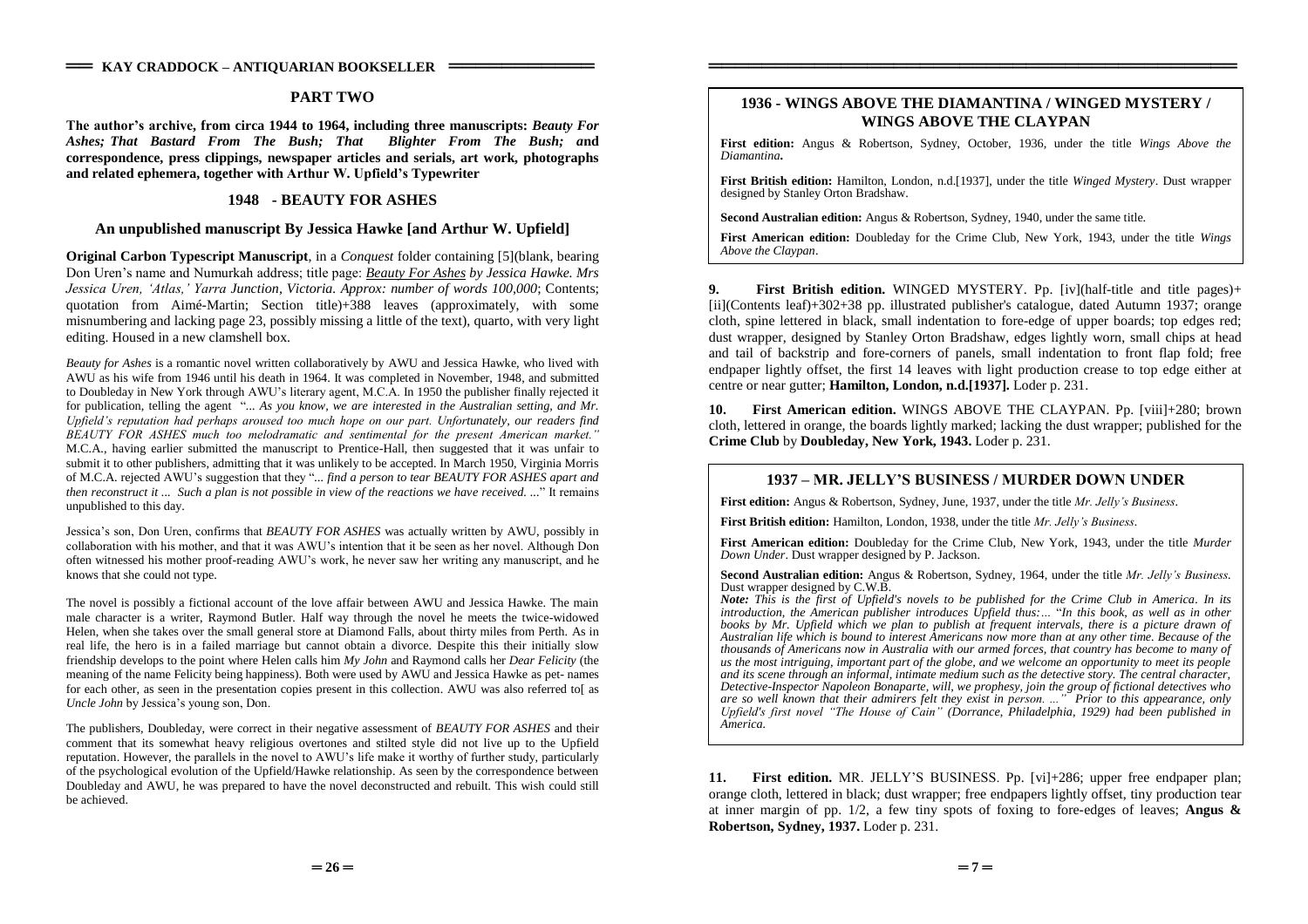### $=$  **KAY CRADDOCK – ANTIQUARIAN BOOKSELLER** =

**12. First British edition.** MR.JELLY'SBUSINESS.Pp. [viii]+286+38 pp. illustrated publisher's catalogue, printed on coated paper, endpaper plan; orange cloth, spine lettered in black, edges of boards very lightly faded; dust wrapper, lightly frayed and chipped at head and tail of backstrip; free endpapers lightly offset; **John Hamilton, London, 1938.** Loder p. 231.

**13. First American edition.** MURDER DOWN UNDER. Pp. [xii]+298, full page plan; grey cloth, lettered in crimson, lower fore-corners slightly bruised; dust wrapper, designed by P. Jackson, the edges slightly worn, and lightly frayed at lower fore-corner of front panel and head and tail of backstrip; published for the **Crime Club** by **Doubleday, Doran, New York, 1943.** Loder p. 231.

**14. Second Australian edition.** MR. JELLY'S BUSINESS. Pp. 256, full page plan; black boards, spine lettered in gilt; dust wrapper, designed by C.W.B., slightly worn at foot of backstrip and with a 1 cm. closed tear along lower backstrip fold from top edge; **Angus & Robertson, Sydney, 1964.** [See Loder p. 231.]

## **1937 - WINDS OF EVIL**

**First edition:** Angus & Robertson, Sydney, 1937.

**First British edition:** Hutchinson, London, n.d.[1939].

**First American edition:** Doubleday for the Crime Club, New York, March 8, 1944.

**Second Australian edition:** Angus & Robertson, Sydney, 1961. Dust wrapper designed by Biro.

**15. First British edition.** WINDS OF EVIL. Pp. [iv]+258(last colophon)+20 pp. publisher's catalogue, endpaper sketch map; orange cloth, spine lettered in black; top edges red; dust wrapper, extremities slightly rubbed, lightly worn along edges, with small chips at head and tail of backstrip (slightly larger at tail) and corners of flap folds; free endpapers offset; **Hutchinson, London, n.d.[1939].** Loder p. 232.

#### **Presentation copy, inscribed on title page**

*To Mrs J Uren with all good wishes Arthur W. Upfield 2/6/1945*.

**16. First American edition.** WINDS OF EVIL. Pp. [viii]+[ii](half-title page, full page sketch map)+230; red cloth, spine lettered in white, corners and tail of spine very slightly bruised; edges untrimmed; dust wrapper, backstrip slightly faded, edges lightly worn, slightly split and creased at head and tail of backstrip, and with a small creased piece torn (but extant) from top edge of front panel; published for the **Crime Club** by **Doubleday & Company, New York, 1944.** Loder p. 232.

**17. Second Australian edition.** WINDS OF EVIL. Pp. 256; black boards, spine lettered in gilt, fore-corners of boards slightly bruised; dust wrapper, designed by Biro, edges lightly worn and with 2 cm. closed tear from tail of backstrip at fold, back panel lightly soiled; free endpapers offset; **Angus & Robertson, Sydney, 1961.** Loder p. 232.

## **1966 –THE LAKE FROME MONSTER**

════════════════════════════════════════

The last *Bony* story, published posthumously. Based on the manuscript left unfinished by Upfield when he died in 1964, the novel has been completed and revised by J. L. Price and Mrs. Dorothy Strange, using the copious and detailed notes left by Arthur Upfield for that purpose.

**First edition:** Heinemann, London, 1966. Dust wrapper designed by Colin Andrews.

**Second British [Uniform] Edition:** Heinemann, London, (date not identified).

**83. First edition.** THE LAKE FROME MONSTER. Pp. [vi]+184; red boards, spine lettered in gilt, the boards very slightly marked; dust wrapper, designed by Colin Andrews, edges lightly worn and creased, corners slightly chipped, and with 3 cm. split along back flap fold from top edge; **Heinemann, London, 1966.** Loder p. 235.

### **1987 –BREAKAWAY HOUSE**

First publication of an early Upfield story, apparently rejected by a publisher before the author became well known. It features policeman Harry Tremayne, in an outback community in Western Australia.

**First edition:** Angus & Robertson, Sydney, 1987. Dust wrapper designed by Sheryll Phelps.

**84. First edition.** BREAKAWAY HOUSE. Pp. [viii]+244, full page map; brown boards, spine lettered in white; dust wrapper; **Angus & Robertson, Sydney, 1987.** Loder p. 236.

## **1996 –THE GREAT MELBOURNE CUP MYSTERY**

This racing novel (which does not include the character of Upfield's detective, Napoleon Bonaparte) was written for serialisation in the Melbourne *Herald* in 1933, a year after the mysterious death, in 1932, of the great Australian race horse, Phar Lap, who had won the 1930 Melbourne Cup.

**First edition:** ETT Imprint, Watsons Bay, NSW, 1996.

**First appearance as a serial:** Melbourne *Herald*, 1933.

**85. First edition.** THE GREAT MELBOURNE CUP MYSTERY. Introduced and edited by Stuart Mayne. Pp. xii+194+[2](reproduction of the newspaper advertisement for the Upfield serial, last blank), 9 text illustrations (probably reproduced from the serial), glossary; white boards, spine lettered in gilt; **ETT Imprint, Watsons Bay, NSW, 1996.**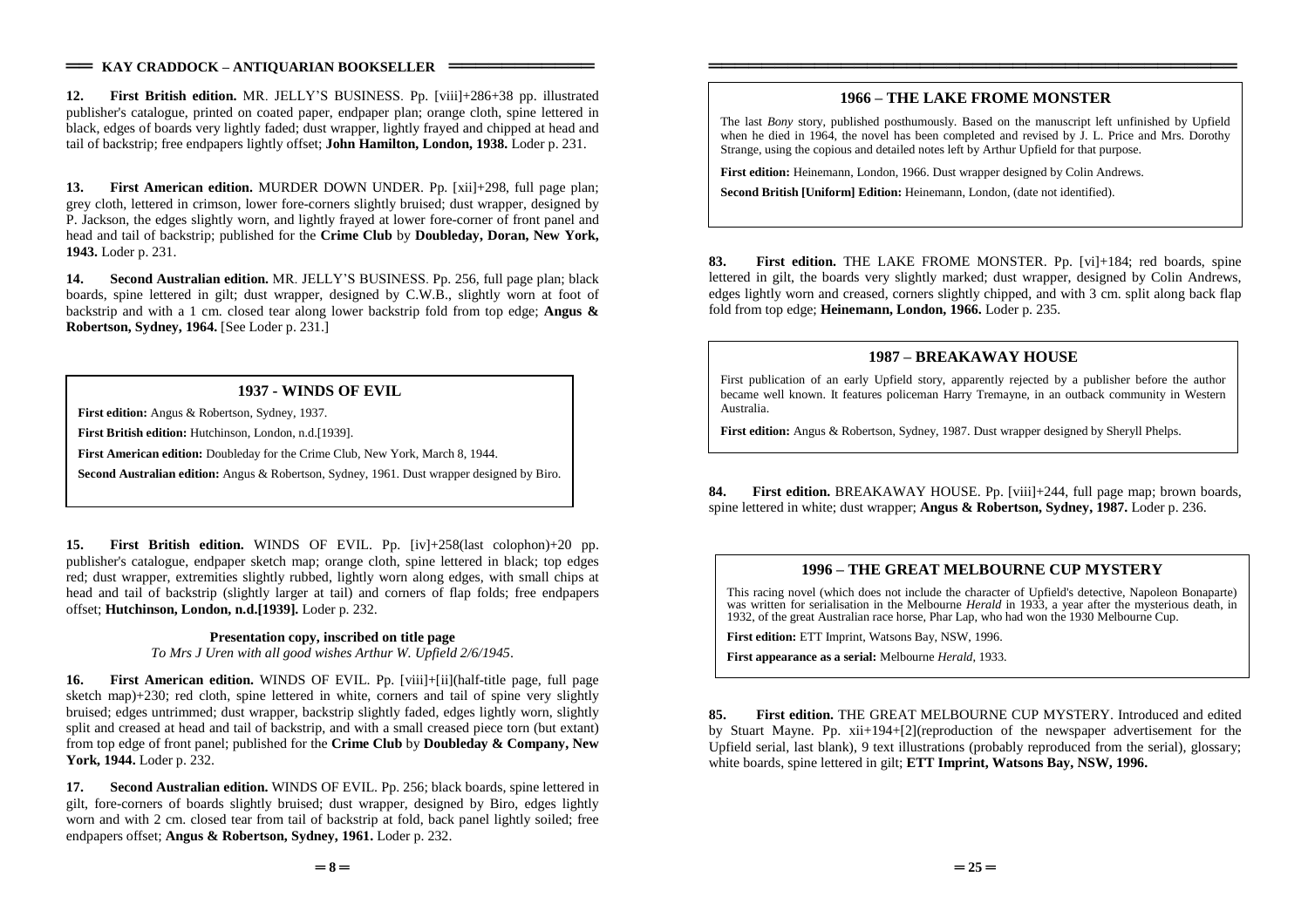### **Presentation Copy, inscribed on title page to Jessica Hawke's son and daughter-in-law:** *For Donald & Lynette* [Uren] *for Christmas 1962 Arthur Upfield*.

**79. First British edition.** THE WILL OF THE TRIBE. Pp. 246(last blank); green boards, spine lettered in silver; dust wrapper, designed by Fratini, lightly worn at extremities, slightly split at head and tail of backstrip; **Heinemann, London, 1962.** Loder p. 235.

**80. First British edition.** THE WILL OF THE TRIBE. Pp. 246(last blank), green boards, spine lettered in silver, price-clipped dust wrapper, designed by Fratini, lightly rubbed, edges worn with several small chips and splits, including a 1.2 cm. tear into back panel from top edge; ownership inscription (*G. Morieson, Numurkah, 11/62*) in red pen on upper pastedown, and with a pencilled correction p. 88\*; **Heinemann, London, 1962.** Loder p. 235. \*The correction is in chapter nine, *Captain's Pretty Legend,* page 88, 12 lines from bottom, changing the word *before* to *behind* in the sentence reading *Then he made a woman, and the woman always walked before the man.* Geoffrey Morieson was District Commissioner of Scouting who met, and became a friend of, AWU when he gave talks to the scouts in the Numurkah area. It is not clear if this correction was made by AWU or by Morieson.

## **1963 – MADMAN'S BEND / THE BODY AT MADMAN'S BEND**

## *Working title: A SHIP FOR THE CROWS*

First edition: Heinemann, London, 1963, under the title *Madman's Bend*. Dust wrapper designed by Quinton S. Davis.

**First American edition:** Doubleday for the Crime Club, New York, 1963. Dust wrapper designed by Eileen Taber.

**81. First edition.** MADMAN'S BEND. Pp. [vi]+232; green boards, spine lettered in gilt; dust wrapper, designed by Quinton S. Davis, short closed tear from top edge of front panel, lightly worn at foot of backstrip and corners; **Heinemann, London, 1963.** Loder p. 235.

**82. First American edition.** THE BODY AT MADMAN'S BEND. Pp. 192; maize cloth, spine lettered in blue and black; dust wrapper, lightly worn at extremities, with some chipping and splitting at head and tail of backstrip; published for the **Crime Club** by **Doubleday, New York, 1963.** Loder p. 235.

## **1938 - THE BONE IS POINTED**

════════════════════════════════════════

**First edition:** Angus & Robertson, 1938.

**First British edition:** Hamilton, London, 1939.

**First American edition:** Doubleday for the Crime Club, New York, 1947. Dust wrapper designed by Laroy [?].

**American Book Club edition:** Unicorn Mystery Book Club, New York, 1946 [?1947]. *Note: Although the first American edition is dated 1947, the Unicorn Mystery Book Club edition bears the New York, 1946 imprint. A presentation copy (see item 18) bears the date 7th March, 1947, indicating that this was the month of printing. It was not usual for the book club edition to precede the Crime Club release, although they were sometimes quite close chronologically. The American editions do not include the endpaper plan present in the Australian editions, but have a different version of the plan at page 8, opposite the opening page of text.*

**Second Australian edition:** Angus & Robertson, Sydney, 1966. Dust wrapper designed by Wal Stackpool.

### **Presentation copy, inscribed**

*To Donald From 'Uncle John'. You will find much truth in this tale and, I hope, much pleasure. Arthur W. Upfield 7th March, 1947.*

**18. First American edition**. THE BONE IS POINTED. Pp. 288, text plan; black cloth, spine lettered and decorated in red, the boards quite worn and marked, with corners bruised and light fraying to head and tail of spine; leaves lightly spotted and with signs of use, hinge cracked at centre; published for the **Crime Club** by **Doubleday, New York, 1947.** Loder p. 232. \*The recipient, D. K. (Don) Uren, whose name is stamped in red ink at top fore-corner of upper free endpaper, is Jessica Hawke's son. This copy, lacking the dust wrapper, shows more signs of wear and tear (i.e. of having been often read) than any of the other AWU books in this collection.

**19. First American edition:** THE BONE IS POINTED. Pp. 288, text plan; black cloth, spine lettered and decorated in red, the boards lightly marked, corners very slightly bruised; dust wrapper, designed by Laroy[?], worn at folds and edges, lightly creased, with several chips at head and tail of backstrip; published for the **Crime Club** by **Doubleday, New York, 1947.** Loder p. 232.

**20. American Book Club edition.** THE BONE IS POINTED. Contained in the Unicorn Mystery Book Club edition, along with *Front For Murder* by Guy Emery, *The Lady Regrets* by James M. Fox, and *P. Moran, Operative* by Percival Wilde. Each with separate pagination, this section being pp. (3)-288(including half-title and title pages and full page text plan); light brown cloth, lettered and decorated in gilt, red and black, the boards very slightly spotted, corners of boards bruised and a short indentation to upper cover from spine; fore-corners of leaves lightly bruised; published for the **Unicorn Mystery Book Club** by **Unicorn Press, New York, 1946.** Not in Loder.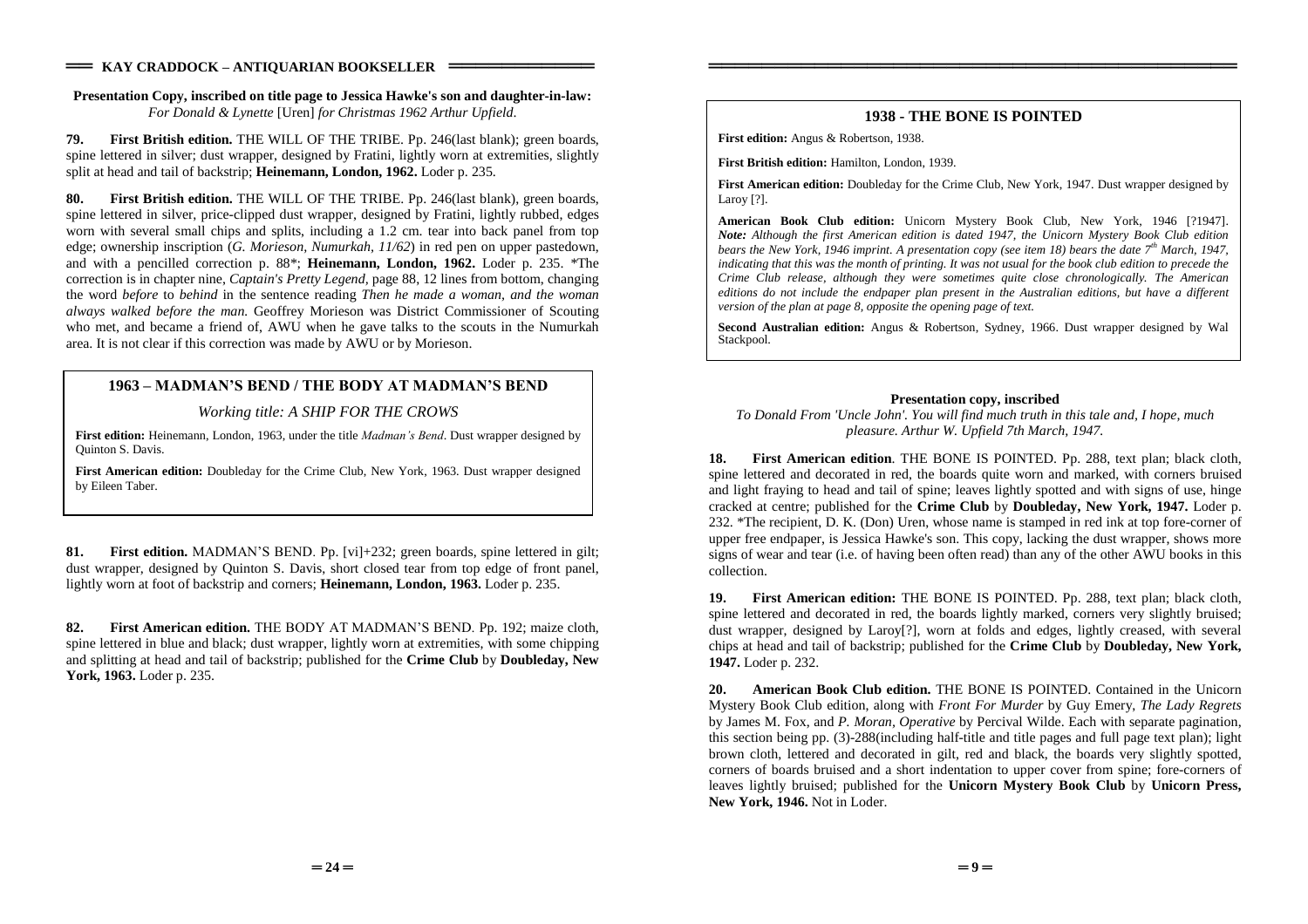### $=$  **KAY CRADDOCK – ANTIQUARIAN BOOKSELLER** =

**21. Second Australian edition.** THE BONE IS POINTED. Pp. 288, endpaper plan; maroon boards, spine lettered in gilt, fore-corners of boards very slightly bruised; dust wrapper, designed by Wal Stackpool, the edges very slightly worn and creased with short split at tail of backstrip, folds lightly rubbed; lower fore-corners of leaves very slightly bruised; **Angus & Robertson, Sydney, 1966.** Loder p. 232. \*This copy with the loosely inserted *With Compliments* slip of Hope Leresche & Steele, Literary and Dramatic Agents, London.

## **1939 - THE MYSTERY OF SWORDFISH REEF**

**First edition:** Angus & Robertson, Sydney, June 27, 1939.

**First American edition:** Doubleday for the Crime Club, New York, October, 1943.

**First British edition:** Heinemann, London, 1960. Dust wrapper designed by Bill Morden. *Note: The British and book club editions were issued without the full page sketch map present in the first Australian and first American editions.*

**Australian book club edition**: The Herald-Sun Readers Book Club, Melbourne, 1963. Dust wrapper designed by Ian Allison.

**British book club edition:** The Companion Book Club, London, 1963.

**Second British [Uniform] Edition:** Heinemann, London, 1971.

### **Presentation Copy, inscribed by the author on title page:**

*To Rose-Honore* [Jessica Hawke] *from John* [AWU] *who is so sure she will appreciate the story. Sunday, 23rd Sept, 1945.*

**22. First American edition.** THE MYSTERY OF SWORDFISH REEF. Pp. [vi]+240, full page sketch map; grey cloth, spine lettered in navy blue; dust wrapper, edges lightly worn and creased, with small chips and splits at head and tail of backstrip and flap corners; published for the **Crime Club** by **Doubleday, New York, 1943.** Loder p. 232.

**23. First British edition.** THE MYSTERY OF SWORDFISH REEF. Pp. [vi]+248(last blank); blue boards, spine lettered in silver, the upper board slightly marked; dust wrapper, designed by Bill Morden, edges lightly browned; 1.5 cm. closed tear from fore-edge into margin of one leaf; **Heinemann, London, 1960.** Loder p. 232.

**24. Australian book club edition.** THE MYSTERY OF SWORDFISH REEF. Pp. 254(last blank); green boards, spine lettered in gilt on orange panel; dust wrapper, designed by Ian Allison, edges lightly worn at head of backstrip; leaves lightly browned, 1 cm. closed tear from bottom edge into margin of one leaf; [**The Herald-Sun] Readers Book Club in association with The Companion Book Club London, Melbourne, 1963.** Loder p. 232.

**25. Second British[Uniform] edition.** THE MYSTERY OF SWORDFISH REEF. Pp. [vi]+248(last blank)+[2](list of Upfield publications, last blank); red boards, spine lettered in gilt; dust wrapper; **Heinemann, London, 1971.** [Loder p. 232.]

## **1961 –THE WHITE SAVAGE / BONY AND THE WHITE SAVAGE**

════════════════════════════════════════

*Working title: THE MAN BEHIND THE DOOR*

**First edition:** Doubleday for the Crime Club, New York, 1961, under the title *The White Savage*. Dust wrapper designed by Eileen Taber.

**First British edition:** Heinemann, London, 1961, under the title *Bony and the White Savage.* Dust wrapper designed by Fratini.

**Second British [Uniform] Edition:** Heinemann, London, (date not identified).

**76. First edition.** THE WHITE SAVAGE. Pp. 190+[2](blank); fawn cloth, spine lettered in blue; dust wrapper designed by Eileen Taber, very lightly rubbed at extremities; published for the **Crime Club** by **Doubleday, New York, 1961.** Loder p. 235.

### **Presentation Copy, inscribed on title page:**

*For Donald Uren with the united affection of his mother* [Jessica Hawke] *and Arthur Upfield Christmas 1961.*

**77. First British edition.** BONY AND THE WHITE SAVAGE. Pp. [viii]+230+[2] (blank); red boards, spine lettered in gilt, lower fore-corners of boards lightly bumped; dust wrapper, designed by Fratini, lightly rubbed at extremities, edges a trifle worn with small creased tear to foot of backstrip, the wrapper with spots of light foxing, more evident to back panel which features the traditional Upfield photographic portrait; **Heinemann, London, 1961.** Loder p. 235.

## **1962 –THE WILL OF THE TRIBE**

## *Working title: THE BODY ON LUCIFER'S COUCH*

**First edition:** Doubleday for the Crime Club, New York, 1962. Dust wrapper designed by Margot Tomes.

*Note: This copy has a loosely inserted sheet of note paper, with an inked note in AWU's hand:* "*Chap 11 Para beginning:* "*You know quite well"actuating should be activating*",*which is a postpublication editing note. The word* "*actuating*"*is used in the carbon typescript, and is present in both the Doubleday and Heinemann editions.*

**First British edition:** Heinemann, London, 1962. Dust wrapper designed by Fratini.

### **With author's note inserted**

*Chap 11 Para beginning:* "*You know quite well"actuating should be activating*

**78. First edition.** THE WILL OF THE TRIBE. Pp. 216; grey cloth, spine lettered in red and black, tail of spine and fore-corners of boards lightly bruised; dust wrapper, designed by Margot Tomes, with corresponding bruising; published for the **Crime Club** by **Doubleday, New York, 1962.** Loder p. 235.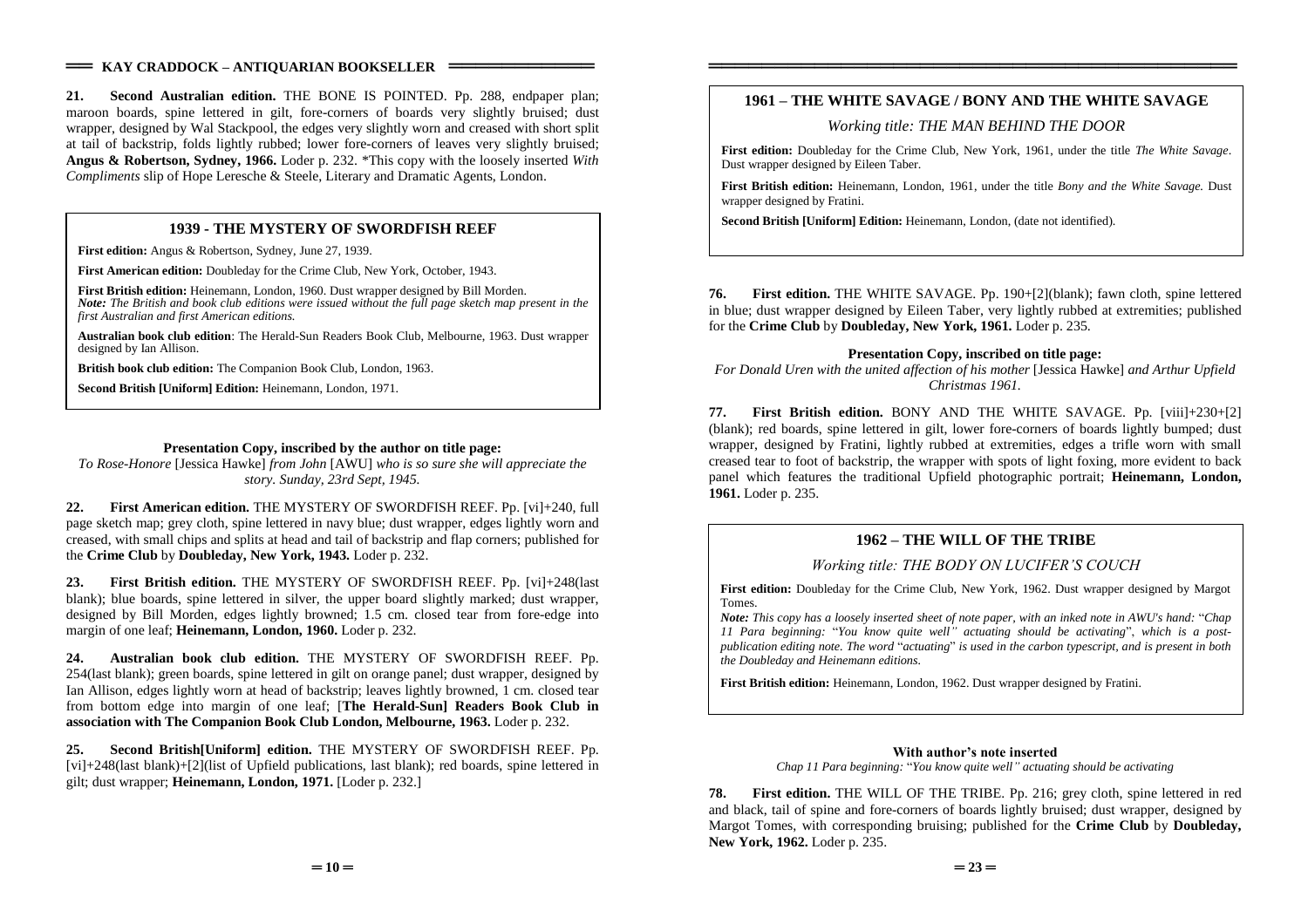**70. First edition.** JOURNEY TO THE HANGMAN. Pp. 188; black cloth, spine lettered in sky blue; dust wrapper, edges very lightly worn and split, backstrip lightly faded; published for the **Crime Club** by **Doubleday, New York, 1959.** Loder p. 234.

**71. First British edition.** BONY AND THE MOUSE. Pp [vi]+250; blue boards, spine lettered in gilt, lower corners and bottom edge of lower board slightly bruised, lightly darkened at head and tail of spine; dust wrapper, designed by Bill Morden, edges lightly worn and creased, with a creased tear to foot of backstrip; **Heinemann, London, 1959.** Loder p. 235.

## **1960 –VALLEY OF SMUGGLERS / BONY AND THE KELLY GANG**

**First edition:** Doubleday for the Crime Club, New York, 1960, under the title *Valley of* Smugglers. Dust wrapper designed by Pat Reynolds.

**American book club edition:** Detective Book Club, Walter J. Black, New York, n.d.[1960], under the title *Valley of Smugglers*.

**First British edition:** Heinemann, London, 1960, under the title *Bony and the Kelly Gang.*

*Note: The dust wrapper is in two states. The first, for the British market, designed by Fratini (priced at 13/6), illustrating Kelly in his armour. The second, for the Australian market, designed by Christine Aldor (priced at 17/-), depicting an Australian outback valley, with figure hiding behind rocks. The Australian dust wrapper in this collection has the date 23 Nov 1960 stamped on back panel. Both feature the standard AWU photographic portrait on back panel.*

*The British edition contains a typographical error, page 94, ten lines from bottom, where the word* "*stagy*"isusedinsteadof*"*stagey*".*

**Second British [Uniform] Edition:** Heinemann, London, (date not identified).

**72. First edition:** VALLEY OF SMUGGLERS. Pp. 192; blue cloth, spine lettered in white; dust wrapper, designed by Pat Reynolds; published for the **Crime Club** by **Doubleday & Company, New York, 1960.** Loder p. 235.

**73. American book club edition:** VALLEY OF SMUGGLERS. Contained in the Detective Book Club edition, along with *What Ever Happened to Baby Jane?* by Henry Farrell, and *Road Block* by Hillary Waugh. Each with separate pagination, this being pp. 174(last blank); pictorial boards, printed in green and black, slightly soiled; published for the **Detective Book Club** by **Walter J. Black, New York, n.d.[1960].** [Loder p. 235].

**74. First British edition, with British dust wrapper.** BONY AND THE KELLY GANG. Pp. 208; black boards, spine lettered in silver; dust wrapper; **Heinemann, London, 1960.** Loder p. 235.

**75. First British edition, with Australian dust wrapper.** BONY AND THE KELLY GANG. Pp. 208; black boards, spine lettered in silver; dust wrapper, edges slightly worn at top edge of back flap and foot of backstrip which is also very lightly waterstained; **Heinemann, London, 1960.** Loder p. 235.

## **1940 –BUSHRANGER OF THE SKIES / NO FOOTPRINTS IN THE BUSH**

════════════════════════════════════════

*Working title: Burning Water*

**First edition:** Angus & Robertson, Sydney, 1940 under the title *Bushranger of the Skies*.

**First American edition:** Doubleday for the Crime Club, New York, 1944, under the title *No Footprints in the Bush*. Dust wrapper designed by H. A. Peace.

**Second Australian edition:** Angus & Robertson, Sydney, 1963, same title as first.

**26. First American edition.** NO FOOTPRINTS IN THE BUSH. Pp. [ii](synposis, plus publisher's notice box stating that *This edition is complete and unabridged. This is a full-length book printed in a special format designed to save materials and manpower. ...*)+vi +[11]+214(last blank); light tan cloth, spine lettered in blue, a few spots of light fading to boards; dust wrapper, designed by H. A. Peace, top edge lightly split and chipped; published for the **Crime Club** by **Doubleday & Company, New York, 1944.** Loder p. 232.

## **Presentation Copy, inscribed on title page:**

*For my sweet wife* [Jessica Hawke] *Arthur Upfield August 1963*.

**27. Second Australian edition.** BUSHRANGER OF THE SKIES. Pp. 254(last blank); black boards, spine lettered in gilt, the boards lightly marked and mottled; dust wrapper, edges very slightly worn, with small creased split at top edge and tiny chip at lower fore-corner of front panel, backstrip slightly faded; pale offsetting to free endpapers; **Angus & Robertson, Sydney, 1963.** [Not in Loder - other editions p. 232.]

## **1945 –DEATH OF A SWAGMAN**

*Working title: Blood on the Wall of China*

**First edition:** Doubleday for the Crime Club, New York, 1945.

**American book club edition:** Unicorn Mystery Book Club, Unicorn Press, New York, 1946.

**First British edition:** Aldor, London, 1946.

**First Australian edition:** Angus & Robertson, Sydney, 1947. Dust wrapper designed by Quinton Davis.

**Second Australian edition:** Angus & Robertson, Sydney, 1962. Dust wrapper designed by Bill Morden.

*Note:* In this edition the diagram present in Chapter XII of other editions ["strange symbols direct *Bonyinhissearchforamurderer"] is featured only in the dust wrapper illustration.*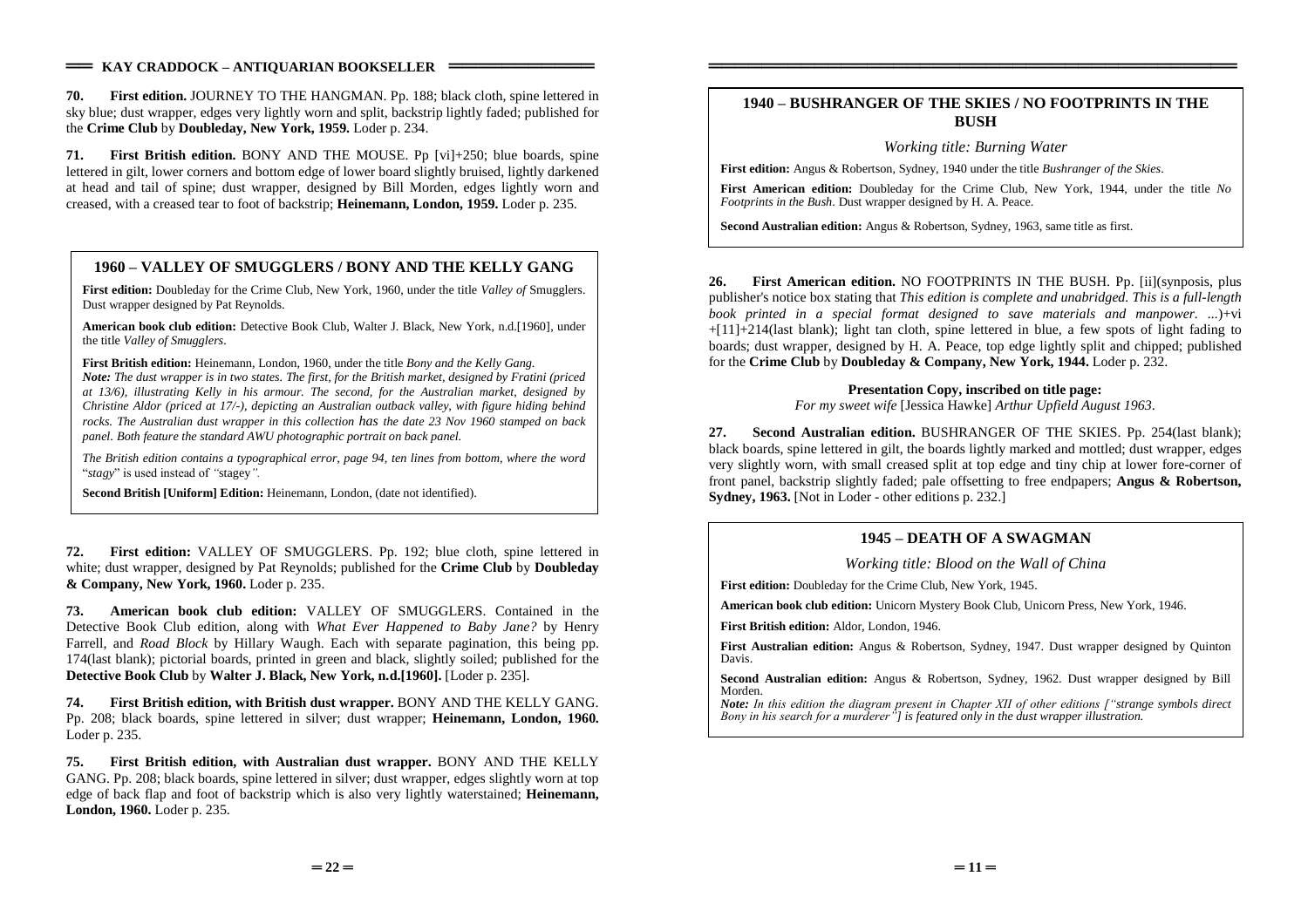#### **Presentation Copy, inscribed on title page:**

*To Dearest Honore* [Jessica Hawke] *Wishing you a very Happy New Year. May the milestones you pass be many and the Uplands filled with Light. John* [Arthur Upfield] *32 Dec: 1945*.

**28. First edition.** DEATH OF A SWAGMAN. Pp. [ii]+222(last blank), text diagram; fawn cloth, spine lettered in black, top fore-corner of upper board slightly bruised; dust wrapper, edges lightly worn and chipped, with creased tears and small chips at head of backstrip and large portion torn from back panel at top edge, affecting text; published for the **Crime Club** by **Doubleday, New York, 1945.** Loder p. 232.

**29. American book club edition.** DEATH OF A SWAGMAN. Contained in the Unicorn Mystery Book Club edition, along with *Crows are Black Everywhere* by Herbert O. Yardley and Carl Grabo, *The Owl in the Cellar* by Margaret Scherf, and *Silence in Court* by Patricia Wentworth. Each with separate pagination, this section being pp. [iv](half-title and title pages)+9-222(last blank), text diagram; light brown cloth, lettered and decorated in gilt, red and black, the boards lightly marked, fore-corners very slightly bruised; dust wrapper, with vertical crease in each panel and backstrip; **Unicorn Mystery Book Club, Unicorn Press, New York, 1946.** See Loder p. 232 (this edition not listed).

**30. First Australian edition.** DEATH OF A SWAGMAN. Pp. [vi]+268, text diagram; red boards, spine lettered in black, corners slightly bruised; dust wrapper, designed by Quinton Davis, edges lightly worn and frayed, triangular piece torn from head of backstrip and part of front wrapper, affecting first word of title, and lower fore-corner of front panel, affecting last two letters of author's surname; **Angus & Robertson, Sydney, 1947.** Loder p. 232.

**31. Second Australian edition.** DEATH OF A SWAGMAN. Pp. 256; black boards, spine lettered in gilt; dust wrapper; **Angus & Robertson, Sydney, 1962.** Not in Loder.

## **1946 –THEDEVIL'SSTEPS**

**First edition:** Doubleday for the Crime Club, New York, April 18, 1946. *Note: New York Crime Club prize winner*.

**American book club edition:** Unicorn Mystery Book Club by Unicorn Press, New York, December, 1946.

**First British edition:** Aldor, London, 1948. Dust wrapper by Hofbauer.

**First Australian edition:** Invincible Press, Sydney, n.d.[c.1950-1953]. *Note: A slightly condensed version compared to the 1946 American edition, issued in illustrated paper wrappers.*

**Second [first unabridged] Australian edition:** Angus & Robertson, Sydney, 1965.

**32. First edition.** THE DEVIL'S STEPS. Pp. [ii]+286(last blank); green cloth, spine lettered in black, fore-corners of boards lightly bruised, small spot of fading to fore-edge of upper board; dust wrapper, extremities worn and creased, with a few splits, plus chips at head and foot of backstrip, and small abrasions to backstrip and front panel; published for the **Crime Club** by **Doubleday, New York, 1946.** Loder p. 233.

## **1957 –FOLLOW MY DUST!**

════════════════════════════════════════

#### *Working titles:*

### *THAT BLIGHTER FROM THE BUSH*

## *THAT BASTARD FROM THE BUSH*

**First edition:** Heinemann, London, 1957. Dust wrapper designed by Desmond Skirrow.

*Note: Jessica's son, Don Uren, confirms that this book was actually written by AWU, possibly in collaboration with his mother, and that it was AWU's intention that it be seen as her biography of him. Although Don often witnessed his mother proof-reading AWU's work, he never saw her writing any manuscript, and he knows that she could not type. PartsofAWU'sstoryhadappearedin magazines and newspapers prior to it being put into full book form.*

**68. First edition:** FOLLOW MY DUST! A biography of Arthur Upfield. With an Introduction by Detective Inspector Napoleon Bonaparte. Pp. [xii]+238; frontispiece, 12 plates; red cloth, spine lettered in gilt; dust wrapper designed by Desmond Skirrow, split and lightly chipped at head and tail of backstrip, with 3 cm. closed tear from head affecting title, corners lightly worn; **Heinemann, London, 1957.** Loder p. 230. \*Presented as having been written by Jessica Hawke in collaboration with Arthur Upfield, but actually written in full by Arthur Upfield.

## **1959 –BONY AND THE BLACK VIRGIN**

*Working title: WHEN HELL WAS DOWSED*

**First edition:** Heinemann, London, 1959.

**Second British [Uniform] Edition:** Heinemann, London, (date not identified).

**69. First edition.** BONY AND THE BLACK VIRGIN. Pp. [viii]+246, full page plan; green boards, spine lettered in yellow, corners of boards a trifle bruised; dust wrapper, back panel lightly soiled, fore-corners lightly bruised; **Heinemann, London, 1959.** Loder p. 235.

## **1959 - JOURNEY TO THE HANGMAN / BONY AND THE MOUSE**

**First edition:** Doubleday for the Crime Club, New York, 1959, under the title *Journey to the Hangman*.

**First British edition:** Heinemann, London, 1959, under the title *Bony and the Mouse*. Dust wrapper designed by Bill Morden.

**Second British [Uniform] Edition:** Heinemann, London, (date not identified).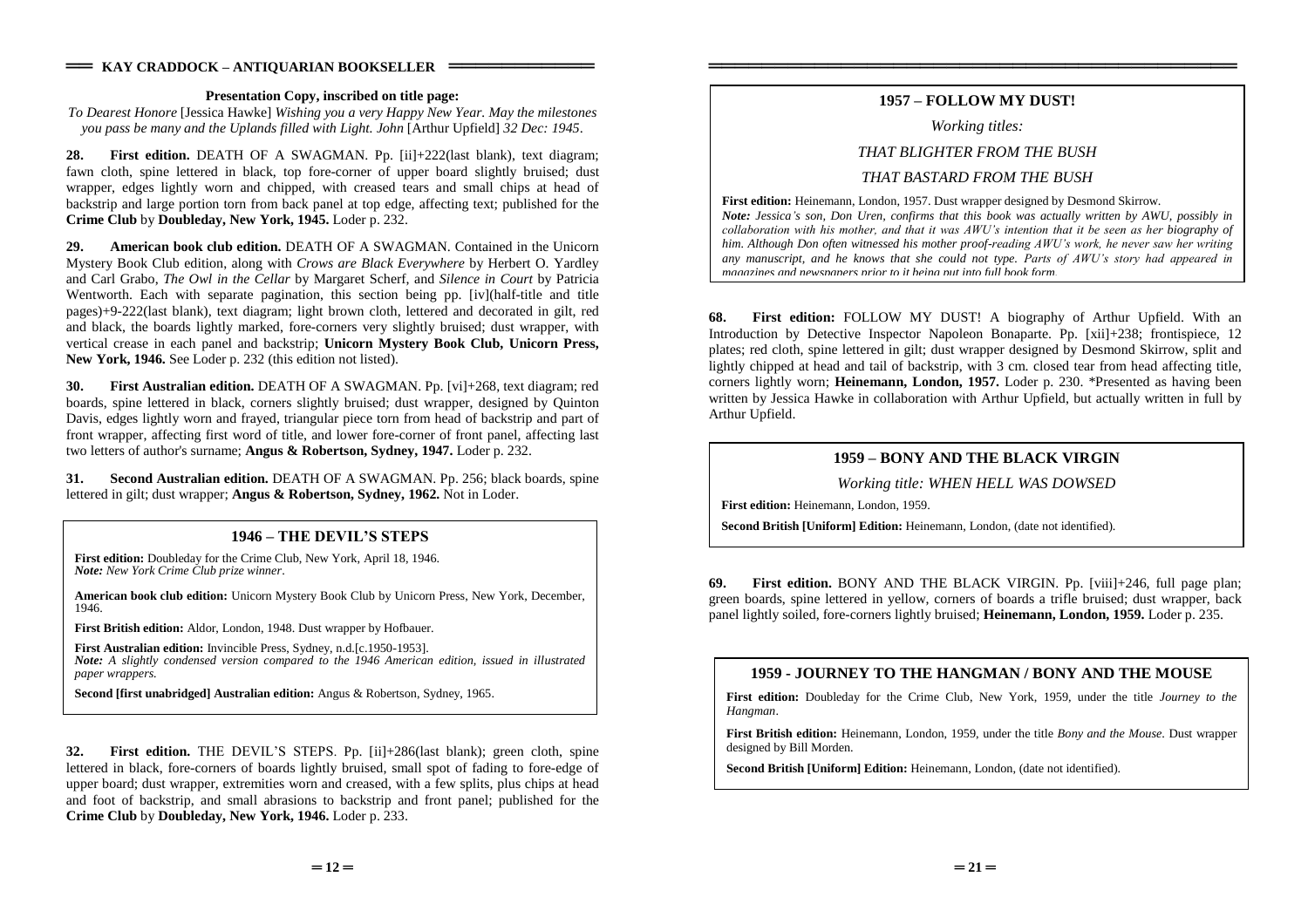### **1956 –THE MAN OF TWO TRIBES / MAN OF TWO TRIBES**

**First edition:** Doubleday for the Crime Club, New York, 1956, under the title *The Man of Two Tribes*. Dust wrapper designed by Franklyn Webber.

**First British edition:** Heinemann, London, 1956, under the title *Man of Two Tribes*. Dust wrapper designed by Ley Kenyon.

**Second British [Uniform] Edition:** Heinemann, London, (date not identified).

**64. First edition.** THE MAN OF TWO TRIBES. Pp. 188; fawn boards, printed in black; dust wrapper, designed by Franklyn Webber, edges lightly worn, slightly chipped and frayed at head of backstrip, which is sunned; published for the **Crime Club** by **Doubleday, New York, 1956.** Loder p. 234.

**65. First British edition.** MAN OF TWO TRIBES. Pp. [viii]+216(last blank); blue boards, spine printed in gilt; dust wrapper, designed by Ley Kenyon, very slightly worn at foot of backstrip and lower fore-corner of front panel; bookseller's label at foot of upper pastedown; **Heinemann, London, 1956.** Loder p. 234.

### **1957 –THE BUSHMAN WHO CAME BACK / BONY BUYS A WOMAN**

#### *Working title: LOYALTY HAS NO COLOUR*

**First edition:** Doubleday for the Crime Club, New York, 1957, under the title *The Bushman Who Came Back*. Dust wrapper designed by Franklyn Webber.

**First British edition:** Heinemann, London, 1957, under the title *Bony Buys a Woman.* Dust wrapper designed by Bill Morden.

**Second British [Uniform] Edition:** Heinemann, London, (date not identified).

**66. First edition.** THE BUSHMAN WHO CAME BACK. Pp. 192(last blank); black boards, spine lettered in orange; dust wrapper, designed by Franklyn Webber, top fore-corner of three leaves towards end lightly creased; published for the **Crime Club** by **Doubleday, New York, 1957.** Loder p. 234.

**67. First British edition.** BONY BUYS A WOMAN. Pp. [iv]+238(last blank); blue boards, spine lettered in gilt; dust wrapper, designed by Bill Morden, backstrip sunned and with light vertical creases; upper free endpaper lightly offset; **Heinemann, London, 1957.** Loder p. 234.

**33. American book club edition.** THEDEVIL'SSTEPS.Contained in the Unicorn Mystery Book Club edition, along with *The White Mazurka* by Bettina Boyers, *The Man Who Watched the Trains Go By* by Georges Simenon, and *Dark Passage* by David Goodis. Each with separate pagination, this section being pp. [vi](half-title, title and contents pages)+[9]-286(last blank); light brown cloth, lettered and decorated in gilt, red and black, edges of boards slightly bruised, a little slack at head of spine; published for the **Unicorn Mystery Book Club** by **Unicorn Press, New York, 1946.** See Loder 232 (this edition not listed).

════════════════════════════════════════

#### **Presentation Copy, inscribed on title page** *For my Jessica* [Hawke] *April 1957*.

**34.** First British edition. THE DEVIL'S STEPS. Pp. 200; black cloth, spine lettered in gilt, the boards lightly marked and very slightly faded; dust wrapper, designed by Hofbauer, edges chipped and worn, with pieces torn from head and foot of backstrip, the edges tape marked; **Francis Aldor, London, 1948.** Loder p. 233.

**35. Second Australian [first unabridged] edition.** THEDEVIL'SSTEPS.Pp. 256; black boards, fore-corners slightly bruised; dust wrapper, corners very slightly worn, small split at head of backstrip; **Angus & Robertson, Sydney, 1965.** Loder p. 233.

## **1948 –AN AUTHOR BITES THE DUST**

**First edition:** Angus & Robertson, Sydney, 1948.

**First American edition:** Doubleday for the Crime Club, New York, 1948. Dust wrapper designed by Podorson.

*Note: The American edition was possibly published simultaneously with or very close to the* Australian edition, based on the author's inscription dated February 1948 in the copy in this *collection. By December 1948 the Doubleday edition had sold out.*

**American book club edition:** Unicorn Mystery Book Club, Unicorn Press, New York, April, 1948.

**36. First edition.** AN AUTHOR BITES THE DUST. Pp. vi+242(last colophon); fawn cloth, spine lettered in black, top edge of upper board and fore-corners of both boards lightly bruised; dust wrapper, quite brittle, with splits and chips and two small portions detached from backstrip (extant); all leaves browned, as usual, with production fold lower fore-corner of one leaf; **Angus & Robertson, Sydney, 1948.** Loder p. 233.

#### **Presentation Copy, inscribed on blank opposite title page:**

*To Sweetheart Together with my full heart and appreciation of her criticisms and unfailing faith in this work. Arthur W. Upfield, Her John, 19 February 1948*

**37. First American edition.** AN AUTHOR BITES THE DUST. Pp. 192(last blank); pale orange boards, lettered in green, with a Crime Club banner, so identified, across head of spine and upper board; dust wrapper, designed by Poderson, the backstrip and top edge of front panel sunned, the edges very lightly worn and split, with 1 cm. closed tear from botton edge of back panel; leaves uniformly browned; published for the **Crime Club** by **Doubleday, New York, 1948.** Loder p. 233.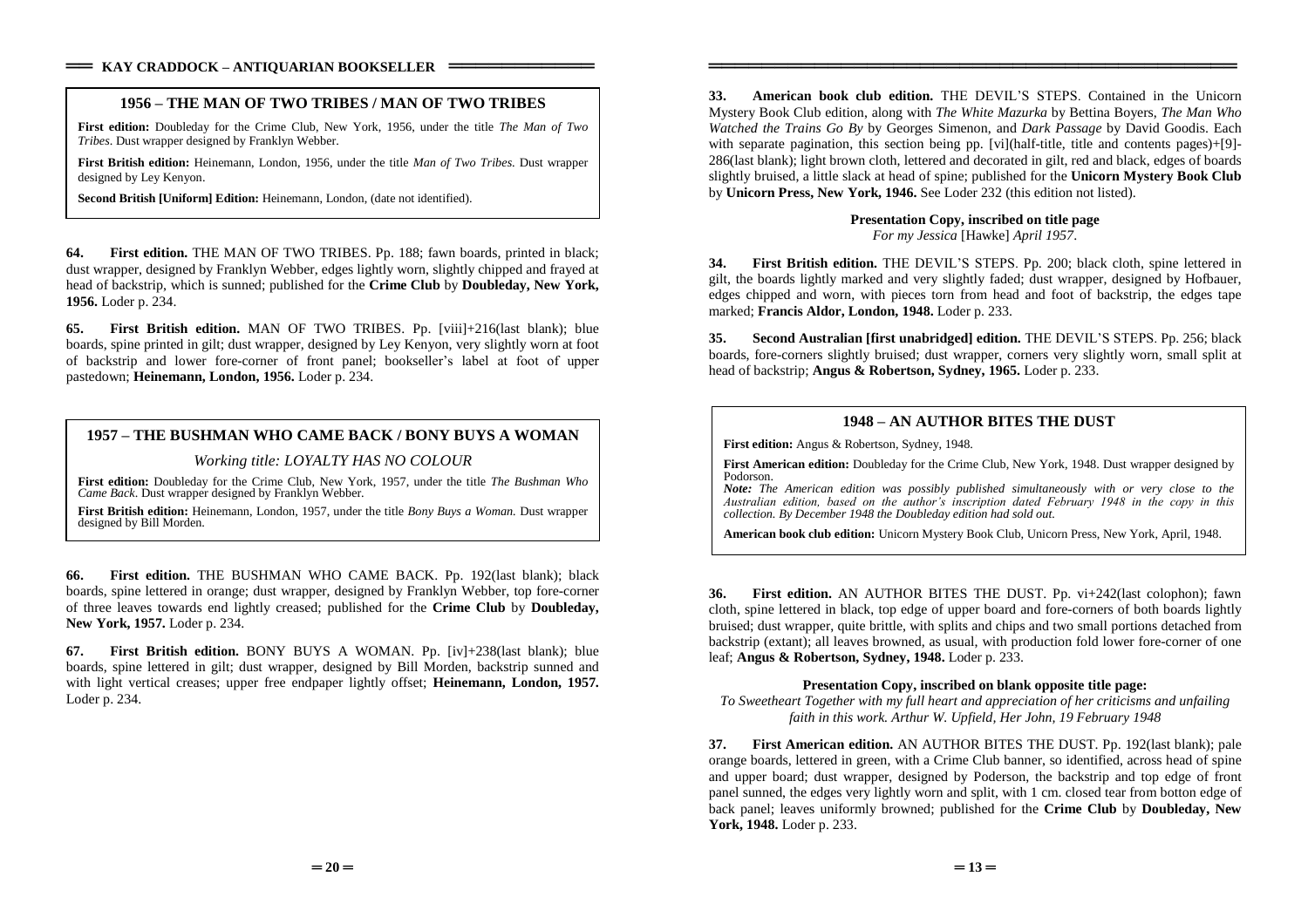**38. American book club edition.** AN AUTHOR BITES THE DUST. Contained in the Unicorn Mystery Book Club edition, along with *Night Cry* by William L. Stuart, *Fatal Step* by Wade Miller, and *Lady Afraid* by Lester Dent. Each with separate pagination, this section being pp. [iv](half-title and title pages)+13-192(last blank); light brown cloth, lettered and decorated in gilt, red and black, the boards very slightly spotted, corners of boards lightly bruised; lower fore-corners of the Upfield contribution show signs of thumbing, with three leaves lightly creased at the corners; published for the **Unicorn Mystery Book Club** by **Unicorn Press, New York, 1948.** Not in Loder.

### **1948 –THE MOUNTAINS HAVE A SECRET**

*Working title: Can That Man Be Dead?*

First edition.: Doubleday for the Crime Club, New York, August, 1948. Dust wrapper designed by R. M. Powers.

*Note: The dust wrapper blurb on the flaps misspells* "*Bony*"as"*Boni*",*as did Isabelle Taylor of Doubleday in some of her correspondence with AWU in the late 1940s and early 1950s.*

**American book club edition:** Unicorn Mystery Book Club, Unicorn Press, New York, 1948. *Note: Also offered to members, through the 'Mystery Corner', of the Dollar Book Club, not as a remainder but as copies printed at the same time as, and additional to, the original trade edition.*

**First serialized in Australia**: *Detective Fiction Magazine*, Volume l, number 1 [onwards], Frank Johnson, Sydney, 1948.

**First British edition:** Heinemann, London, 1952. Dust wrapper designed by A. J. Yates. *Note: A variant version of the British dust wrapper, issued for the Australian market, is cited by Loder in his upgraded (unpublished) bibliography of Australian crime fiction. The variant has a cropped front flap, removing the British price of 10s 6d. and is overprinted with the Australian retail price of 7s 6d.*

**Second British [Uniform] Edition:** Heinemann, London, (date not identified).

**39. First edition.** THE MOUNTAINS HAVE A SECRET. Pp. 188; red boards, lettered in black, lower edges lightly shelf-worn; dust wrapper, designed by R. M. Powers, edges lightly worn, with small chips to corners and head and foot of backstrip, and a short closed tear from top edge into front panel; pages browned, as usual; published for the **Crime Club** by **Doubleday, New York, 1948.** Loder p. 233.

**40. American book club edition.** THE MOUNTAINS HAVE A SECRET. Contained in the Unicorn Mystery Book Club edition, along with *The Long Escape* by David Dodge, *Shadow of Fu Manchu* by Sax Rohmer, and *Halo for Satan* by John Evans. Each with separate pagination, this being pp. [ii](title and synopsis pages)+[11]-188; light brown cloth, lettered and decorated in gilt, red and black, very lightly marked; edges of leaves lightly spotted; published for the **Unicorn Mystery Book Club** by **Unicorn Press, New York, 1948.** Not in Loder.

## **1954 –SINISTER STONES / CAKE IN THE HAT BOX**

════════════════════════════════════════

**First edition:** Doubleday for the Crime Club, New York, January, 1954, under the title *Sinister Stones*. Dust wrapper designed by Franklyn Webber.

*Note: The original manuscript for* "*Cake in the Hat Box*"*was rejected by Doubleday, when submitted in 1949. Fearing that it would damage AWU's reputation the American publisher decided to wait for the next manuscript ("The Bachelors of Broken Hill"), which was to be "... a companion varn to Widows,tobeplayedoutinalargeminingtown…".Itwasonlyafterarevisedmanuscriptof*"*Cake in the Hat Box*"was *submitted in 1953 that Doubleday agreed to publish the novel. They suggested that the title be changed to "Sinister Stones" as the word "cake" was not used to mean money in America, and that it would sound as though it were a humorous book.*

**First British edition:** Heinemann, London, 1955, under the title *Cake in the Hat Box*.

In Australia, an abridged version of the novel appeared in *Woman's Day*, under the title *A Woman Named Kimberley*, beginning June 20, 1955.

**Second British [Uniform] Edition:** Heinemann, London, (date not identified).

**61. First edition.** SINISTER STONES. Pp. 188(last blank); fawn boards, spine lettered in red; dust wrapper, designed by Franklyn Webber, backstrip lightly faded, top edge lightly worn and creased, with several closed tears, longer at back flap folds; leaves lightly browned; published for the **Crime Club** by **Doubleday & Company, New York, 1954.** Loder p. 234.

**62. First British edition.** CAKE IN THE HAT BOX. Pp. [vi]+208; black cloth boards, spine lettered in gilt; dust wrapper, lightly browned, top edges slightly worn with several small splits at head of backstrip and flap folds, short closed tear into front panel from top forecorner, the backstrip faded; the free endpapers lightly offset; **Heinemann, London, 1955.** Loder p. 234.

### **1956 –THE BATTLING PROPHET**

**First edition:** Heinemann, London, 1956. Dust wrapper designed by Cuthbertson.

The novel appeared in Australia as a serial in the Sydney weekly magazine *World's News*, February to April, 1955.

**Second British [Uniform] Edition:** Heinemann, London, (date not identified).

#### **Presentation Copy, inscribed on title page:**

*For my Eternal Sweetheart* [Jessica Hawke] *who watched this book grow and who contributed to it much wisdom. Arthur W. Upfield, Feb*[?] *1956.*

**63. First edition.** THE BATTLING PROPHET. Pp. [6]+226; red boards, spine lettered in gilt; price-clipped dust wrapper, designed by Cuthbertson, the back panel very lightly soiled; free endpapers lightly offset, small closed tear to bottom edge of one leaf; **Heinemann, London, 1956.** Loder p. 234.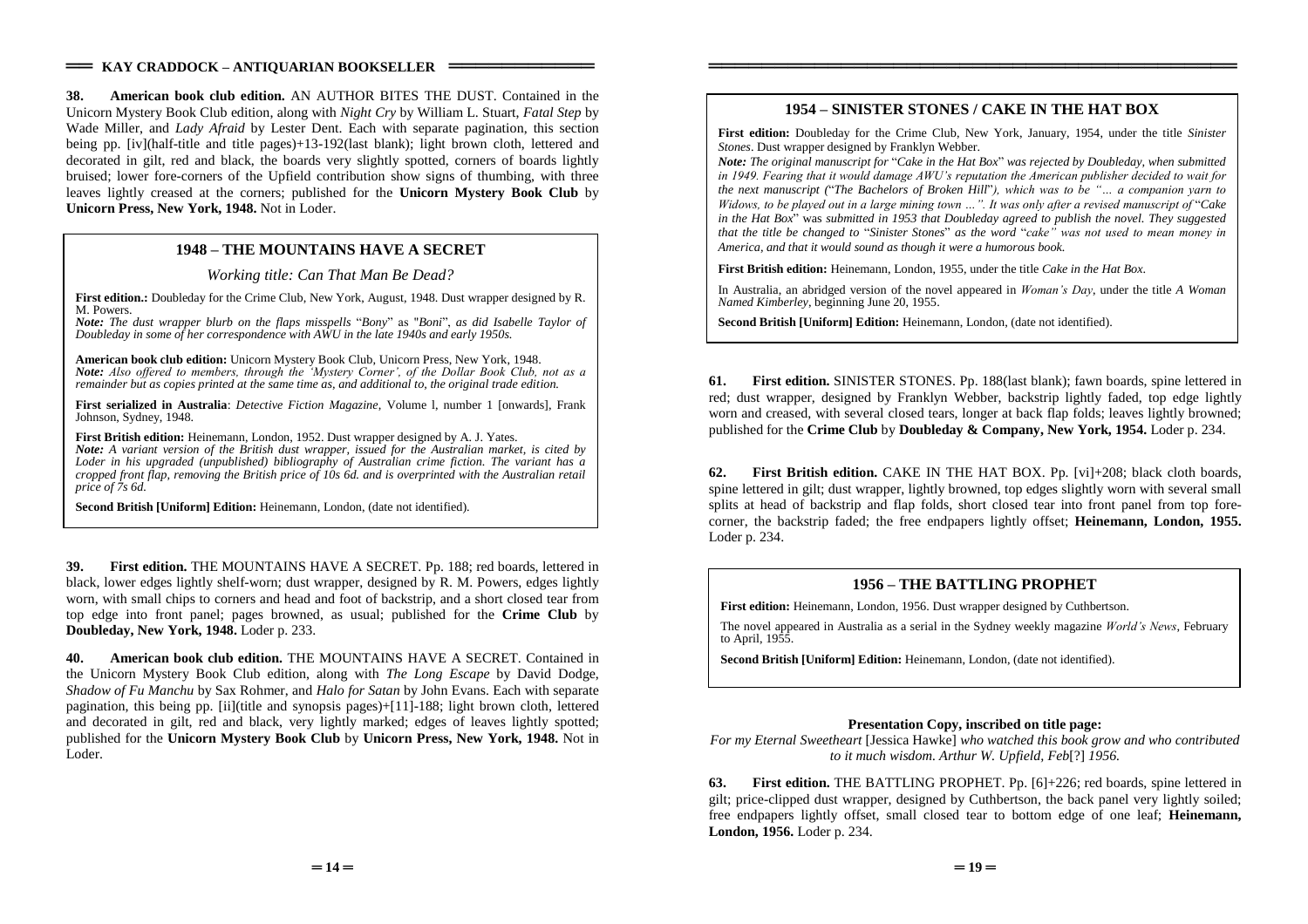### **1953 –MURDER MUST WAIT**

**First edition:** Doubleday for the Crime Club, New York, May 14, 1953. Dust wrapper designed by Freund Larie.

**American book club edition:** Detective Book Club, Walter J. Black, New York, November, 1953. *Note: This edition issued without the full page illustration to Chapter 12.*

**First British edition:** Heinemann, London, 1953. Dust wrapper designed by A. J. Yates.

**Second British [Uniform] Edition:** Heinemann, London, (date not identified).

**56. First edition.** MURDER MUST WAIT. Pp. 190, full page illustration; fawn boards, spine lettered in black; dust wrapper, designed by Freund Larje, browned on reverse, edges slightly worn with small chips at corners; leaves lightly browned; published for the **Crime Club** by **Doubleday, New York, 1953.** Loder p. 234.

**57. American book club edition.** MURDER MUST WAIT. Contained in the Detective Book Club edition, along with *The Big Ear* by Stewart Sterling, and *Doubles in Death* by William Grew. Each with separate pagination, this being pp. 170(last blank); fawn boards, lettered in brown; dust wrapper, browned on reverse, piece chipped from head and foot of backstrip; published for the **Detective Crime Club** by **Walter J. Black, New York, 1953.** [Loder p. 234].

**58. First British edition.** MURDER MUST WAIT. Pp. [vi]+254(last blank), full page illustration; black boards, spine lettered in gilt, lower fore-corners lightly bruised; dust wrapper, designed by A. J. Yates, edges slightly worn with small splits and chip at head of backstrip; **Heinemann, London, 1953.** Loder p. 234.

### **1954 –DEATH OF A LAKE**

**First edition:** Heinemann, London, 1954. Dust wrapper designed by A. J. Yates.

**First American edition:** Doubleday for the Crime Club, New York, 1954. Dust wrapper designed by Harold Josephs.

**59. First edition.** DEATH OF A LAKE. Pp. [vi]+226(last blank), full page plan; black boards, spine lettered in gilt; dust wrapper, designed by A. J. Yates, edges lightly worn, with small pieces chipped from head of backstrip and lower flap fold, the back panel soiled; two creases to top fore-corner of one leaf of text; **Heinemann, London, 1954.** Loder p. 234.

**60. First American edition.** DEATH OF A LAKE. Pp. 188; textured green boards, spine lettered in black (the boards possibly faded, but if so then evenly); dust wrapper, designed by Harold Josephs, edges lightly worn, with top edges lightly creased, split and chipped, backstrip lightly faded; leaves browned and slightly brittle; published for the **Crime Club** by **Doubleday, New York, 1954.** Loder p. 234.

**41. First British edition.** THE MOUNTAINS HAVE A SECRET. Pp. [vi]+210(last blank); black boards, spine lettered in gilt, lower fore-corners slightly bruised; dust wrapper, designed by A. J. Yates, edges lightly worn, corners slightly chipped, and with 2.5 cm. closed tear along front fold from top edge**, Heinemann, London, 1952.** Loder p. 233.

════════════════════════════════════════

### **1950 –THE WIDOWS OF BROOME**

**First edition:** Doubleday for the Crime Club, New York, January, 1950. Dust wrapper designed by Elaine.

**American book club edition:** [Dollar Mystery Guild] Doubleday, New York, March, 1950. *Note: The book club edition is close in appearance to the first edition, but there are significant differences. There is no list of books by AWU on verso of half-title page, the title page drops The Crime Club logo, imprint and the date, and the Copyright page drops the 'First Edition' tag. The dust wrapper, designed by Elaine, does not bear the Crime Club banner at head of backstrip and front panel, the back panel has a long introduction to the Dollar Mystery Guild by Howard Haycraft, the front flap has printed in orange* "Book Club Edition", and the back flap is blank.

#### **First British edition:** Heinemann, London, 1951.

*Note: A variant version of the British dust wrapper, issued for the Australian market, is cited by Loder in his upgraded (unpublished) bibliography of Australian crime fiction. The variant has a cropped front flap, removing the British price of 9s 6d. and is overprinted with the Australian retail price of 7s 6d.*

**Second British [Uniform] Edition:** Heinemann, London, 1967.

**42. First edition.** THE WIDOWS OF BROOME. Pp. x+204; green cloth, spine lettered in white, fore-corners of boards very slightly bruised; top edges yellow, fore-edges untrimmed, very slightly browned; dust wrapper, designed by Elaine, corners lightly chipped, edges lightly worn and creased, more so along top edge and at head of spine which is also chipped; published for the **Crime Club** by **Doubleday, New York, 1950.** Loder p. 233.

**43. American book club edition.** THE WIDOWS OF BROOME. Pp. x+204; green rexine, spine lettered in white; top edges yellow, fore-edges untrimmed, very slightly browned; dust wrapper, designed by Elaine, corners lightly chipped, edges lightly worn and creased, with several splits and chips; **Doubleday, New York, n.d.[1950].** Loder p. 233.

**44. Second British [Uniform] edition, reprinted.** THE WIDOWS OF BROOME. Pp. vi+246+[2](listing the novels by Arthur Upfield in the Uniform Edition); navy boards, spine lettered in gilt; dust wrapper; **Heinemann, 1972.** [Loder p. 233].